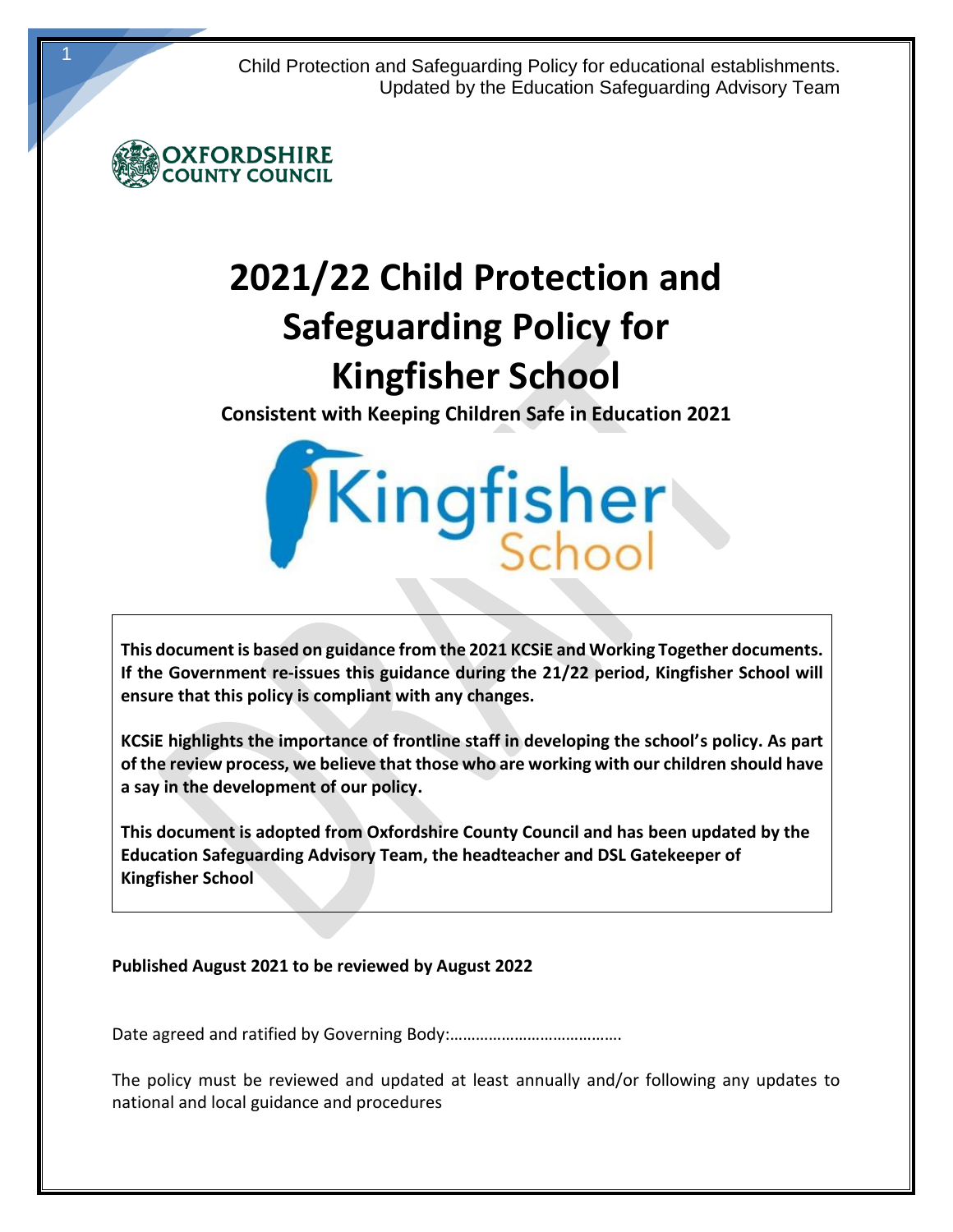# Child Protection and Safeguarding Policy for educational establishments.<br>Updated by the Education Safeguarding Advisory Team

# **Contents**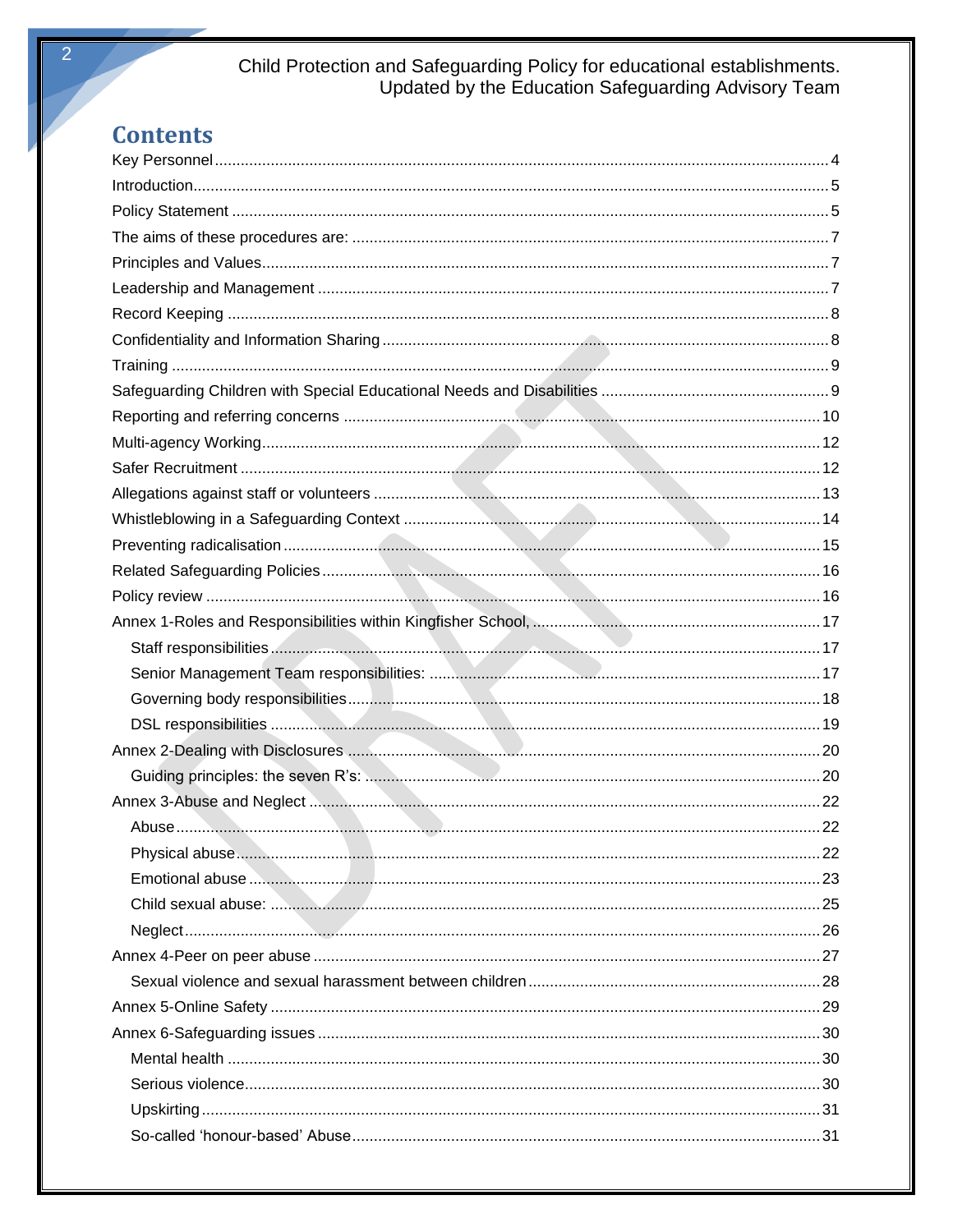# Child Protection and Safeguarding Policy for educational establishments.<br>Updated by the Education Safeguarding Advisory Team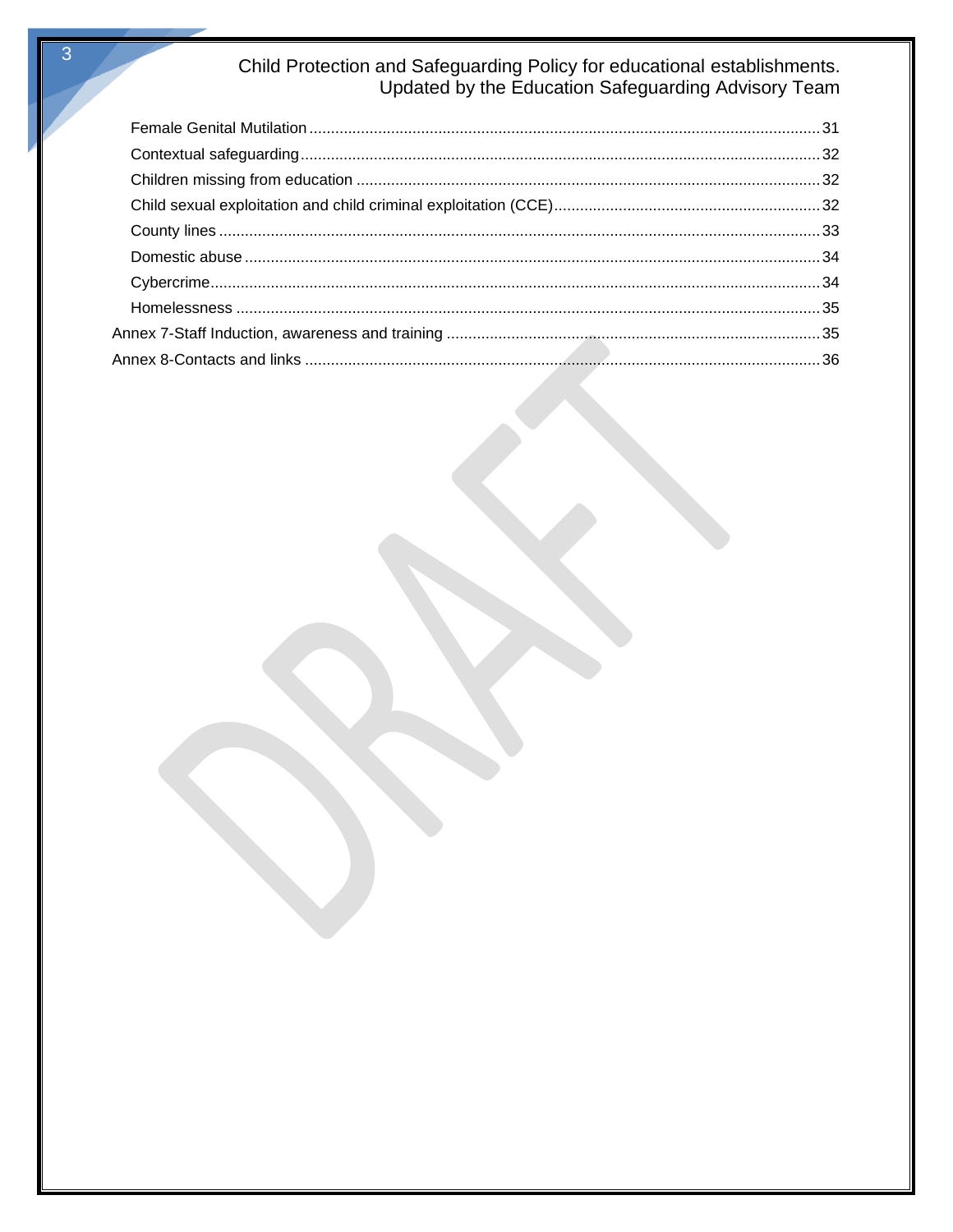# <span id="page-3-0"></span>**Key Personnel**

| Key Personnel             | Name (s)                | Contact details                              |
|---------------------------|-------------------------|----------------------------------------------|
| Designated                | <b>Kate Downes</b>      | kate.downes@kingfisher.oxon.sch.uk           |
| Safeguarding Lead         |                         |                                              |
| (DSL)                     |                         |                                              |
| Gatekeeper                |                         |                                              |
| Deputy DSL(s)             | Lorraine Wilson         | headteacher@kingfisher.oxon.sch.uk           |
|                           | Lorraine Green          | lorraine.green@kingfisher.oxon.sch.uk        |
|                           | <b>Tracey Stratton</b>  | coo@propellertrust.org                       |
| School's<br>named         | <b>Kate Downes</b>      | kate.downes@kingfisher.oxon.sch.uk           |
| 'Prevent' lead            |                         |                                              |
| School's named            | Liz Bannister           | liz.bannister@kingfisher.oxon.sch.uk         |
| <b>Mental Health</b>      |                         |                                              |
| Lead                      |                         |                                              |
| Nominated                 | Cynthia Bartlett        | cynthia.bartlett@kingfisher.oxon.sch.uk      |
| Safeguarding              |                         |                                              |
| Governor                  |                         |                                              |
| <b>Chair of Governors</b> | Samantha Shepherd       | samantha.shepherd@kingfisher.oxon.sch.uk     |
|                           |                         |                                              |
|                           |                         |                                              |
| Education                 |                         | 01865 810603                                 |
| Safeguarding              | Donna Crozier           |                                              |
| Advisory Team /           | Sandra Barratt          | Lado.safeguardingchildren@oxfordshire.gov.uk |
| Authority<br>Local        | Lorna Berry             |                                              |
| Designated                | <b>Becky Langstone</b>  |                                              |
| <b>Officers</b>           | (ESAT)                  |                                              |
| (LADOs)                   |                         |                                              |
| Locality                  |                         |                                              |
| Community                 | Katie Holmes            | 0345 2412608                                 |
| Support<br>Service        | <b>Charlotte Foster</b> | Katie.holmes@oxfordshire.gov.uk              |
| (LCSS) worker             |                         | Charlotte.foster@oxfordshire.gov.uk          |
|                           |                         | 0345 050 7666                                |
| Multi<br>Agency           |                         |                                              |
| Safeguarding hub          | Katrina Johnson         |                                              |
| (MASH)                    |                         |                                              |
|                           |                         | 08450 507666                                 |
| of<br>hours<br>Out        |                         |                                              |
| Emergency<br>Duty         |                         |                                              |
| Team (EDT)                |                         |                                              |
| Police                    |                         | 101 or in                                    |
|                           |                         | emergencies 999                              |
|                           |                         |                                              |
|                           |                         |                                              |

pg. 4 This policy is in line with Keeping Children Safe in Education 2021 Updated August 2021 by the Education Safeguarding Advisory Team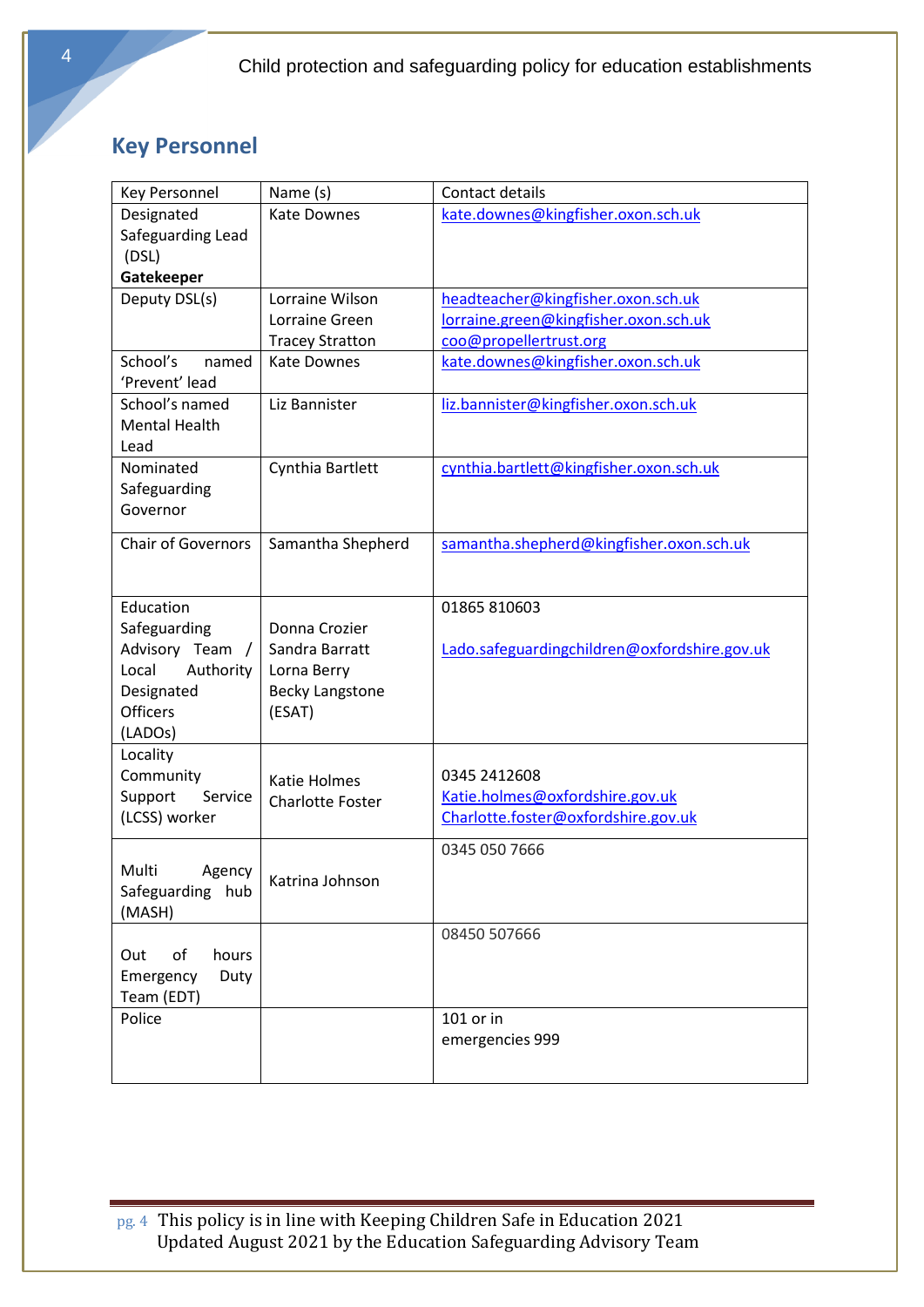# <span id="page-4-0"></span>**Kingfisher School recognises its responsibility for safeguarding and child protection.**

# **Introduction**

This policy has been developed in accordance with the principles established by the Children Act 1989; and in line with the following:

- "Keeping Children Safe in Education" 2021"
- "Working Together to Safeguard Children 2018"
- Oxfordshire Safeguarding Children Board guidelines

At Kingfisher School our Governing Body takes seriously its responsibility under Section 11 of the Children Act and duties under "Working Together to Safeguard Children 2018" to safeguard and promote the welfare of children; to work together with other agencies to ensure adequate arrangements exist within our setting to identify and support those children who are suffering harm or are likely to suffer harm.

We recognise that all our staff and governors have a full and active part to play in protecting our pupils from harm, and that the child's welfare is our paramount concern.

Our school should provide a safe, caring, positive and stimulating environment that promotes the social, physical and moral development of the individual child free from discrimination or bullying where children can learn and develop happily.

- This policy is adopted from Oxfordshire County Council Policy
- This policy applies to all our staff, governors and volunteers working in our school.
- This policy has been written in line with Keeping Children Safe in Education 2021
- <span id="page-4-1"></span>• This policy should be used in conjunction with KCSIE 2021.
- All staff will sign to confirm they have read and understood this policy.

# **Policy Statement**

We recognise our moral and statutory responsibility to safeguard and promote the welfare of all children.

We make every effort to provide a safe and welcoming environment underpinned by a culture of openness where both children and adults feel secure, able to talk and believe that they are being listened to. We maintain an attitude of 'it could happen here' where safeguarding is concerned.

The purpose of this policy is to provide staff, volunteers and governors with the framework they need to keep children safe and secure in our school and to inform parents and guardians how we will safeguard their children whilst they are in our care.

## **1. Definitions**

pg. 5 This policy is in line with Keeping Children Safe in Education 2021 Updated August 2021 by the Education Safeguarding Advisory Team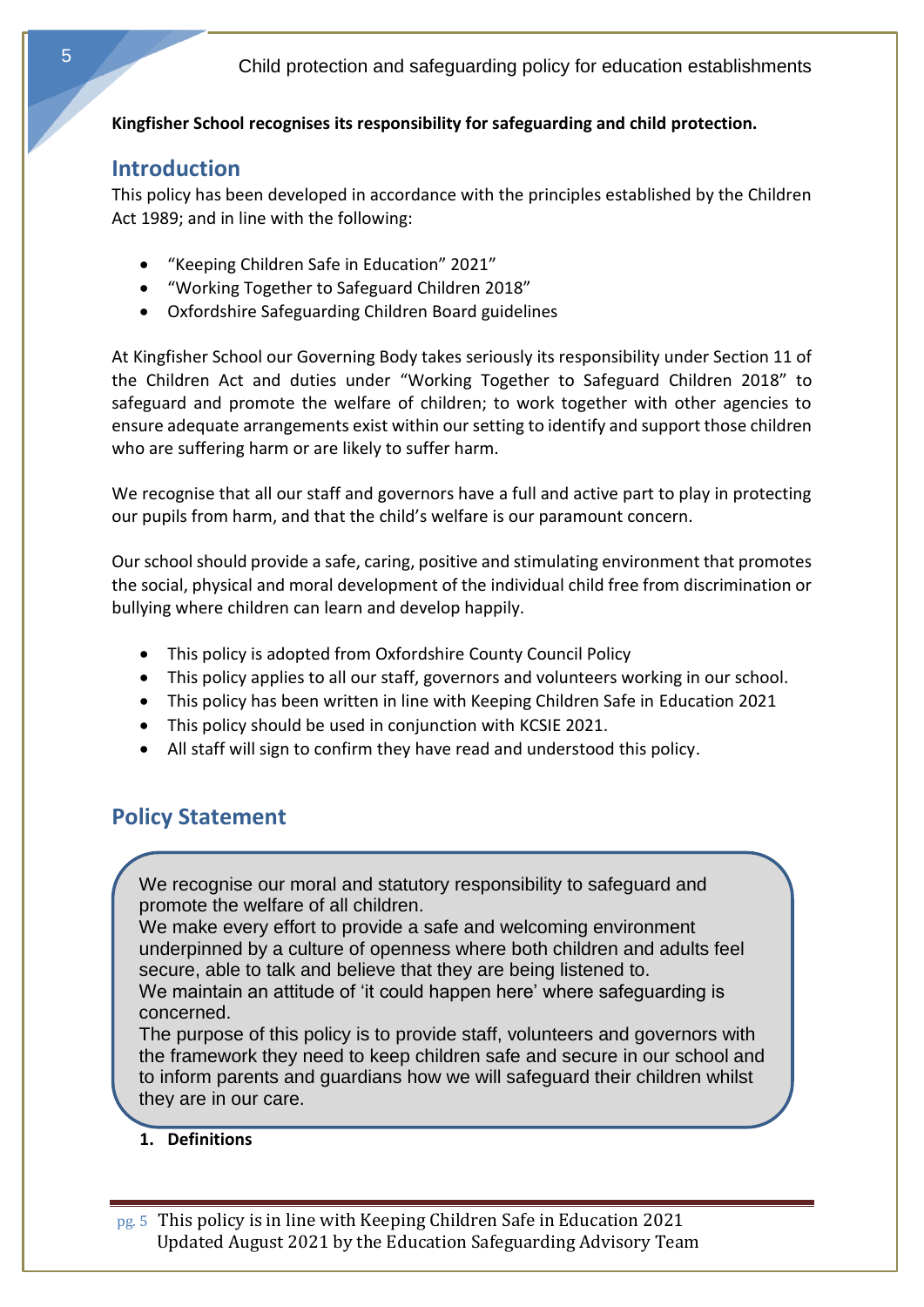*Safeguarding and promoting the welfare of children* is defined for the purposes of this guidance as:

- protecting children from maltreatment.
- preventing impairment of children's **mental and physical health** or development
- ensuring that children grow up in circumstances consistent with the provision of safe and effective care; and
- taking action to enable all children to have the best outcomes.

#### **Terms used within this document**

- *Child protection* is an aspect of safeguarding but is focused on how we respond to children who have been significantly harmed or are at risk of significant harm.
- The term *staff* applies to all` those working for or on behalf of the school, full time or part time, in either a paid or voluntary capacity. This also includes parents and governors.
- *Child* refers to all young people who have not yet reached their 18<sup>th</sup> birthday. On the whole, this will apply to all pupils of our school; however, the policy will extend to all of our young people as we cater for pupils up to the age of 19
- **Parent** refers to birth parents and other adults in a parenting role for example, adoptive parents, step parents, guardians and foster carers.
- *Abuse* could mean neglect, physical, emotional or sexual abuse or any combination of these. Parents, carers and other people can harm children either by direct acts and / or failure to provide proper care. Explanations of these are given within the procedure document.
- *DSL* refers to Designated Safeguarding Lead.
- *DDSL* refers to Deputy Designated Safeguarding Lead.
- **OSCB** refers to Oxfordshire Children Safeguarding Board.
- **LCSS** refers to Locality Community Support Service.
- **MASH** refers to Multi Agency Safeguarding Hub.
- **DO** refers to the Designated Officer, also referred to as Local Authority Designated Officer (LADO)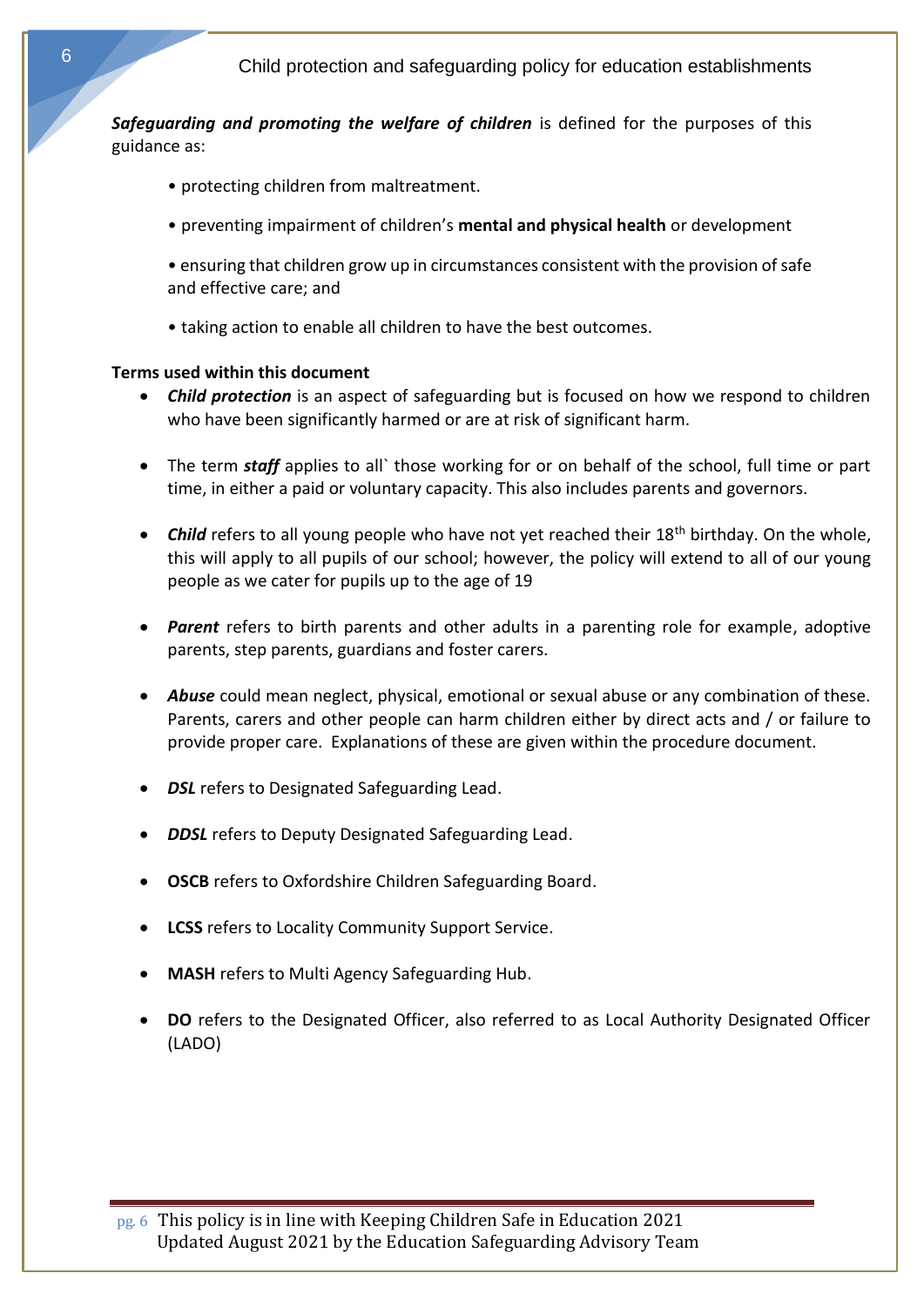# **The aims of these procedures are:**

- To provide staff with the framework to promote and safeguard the wellbeing of children and in so doing ensure they meet their statutory responsibilities.
- <span id="page-6-0"></span>• To ensure consistent good practice across the school and ensure that safeguarding follows a whole school/college approach.

# **Principles and Values**

Children have a right to feel secure and cannot learn effectively unless they do so.

All children have a right to be protected from harm.

All staff have a key role in prevention of harm and an equal responsibility to act on any suspicion or disclosure that may indicate a child is at risk of harm, either in the school or in the community, taking into account *contextual safeguarding*, (Annex 6) in accordance with the guidance.

We acknowledge that working in partnership with other agencies protects children and reduces risk and so we will engage in partnership working throughout the child protection process to safeguard children.

Whilst the school will work openly with parents as far as possible, it reserves the right to contact Children's Social Care or the police, without notifying parents if this is believed to be in the child's best interests.

<span id="page-6-1"></span>We will always act in the best interests of the child and ensure that our decisions around safeguarding take a child-centred and coordinated approach.

# **Leadership and Management**

We recognise that staff anxiety around child protection can compromise good practice and so have established clear lines of accountability, training and advice to support the process and individual staff.

In this school, any individual can contact the Designated Safeguarding Lead (DSL) or the Deputy (DDSL) if they have concerns about a young person.

Our Headteacher takes overall responsibility for safeguarding, ensuring the *DSL Gatekeeper and the DSL team are fulfilling their role.*

pg. 7 This policy is in line with Keeping Children Safe in Education 2021 Updated August 2021 by the Education Safeguarding Advisory Team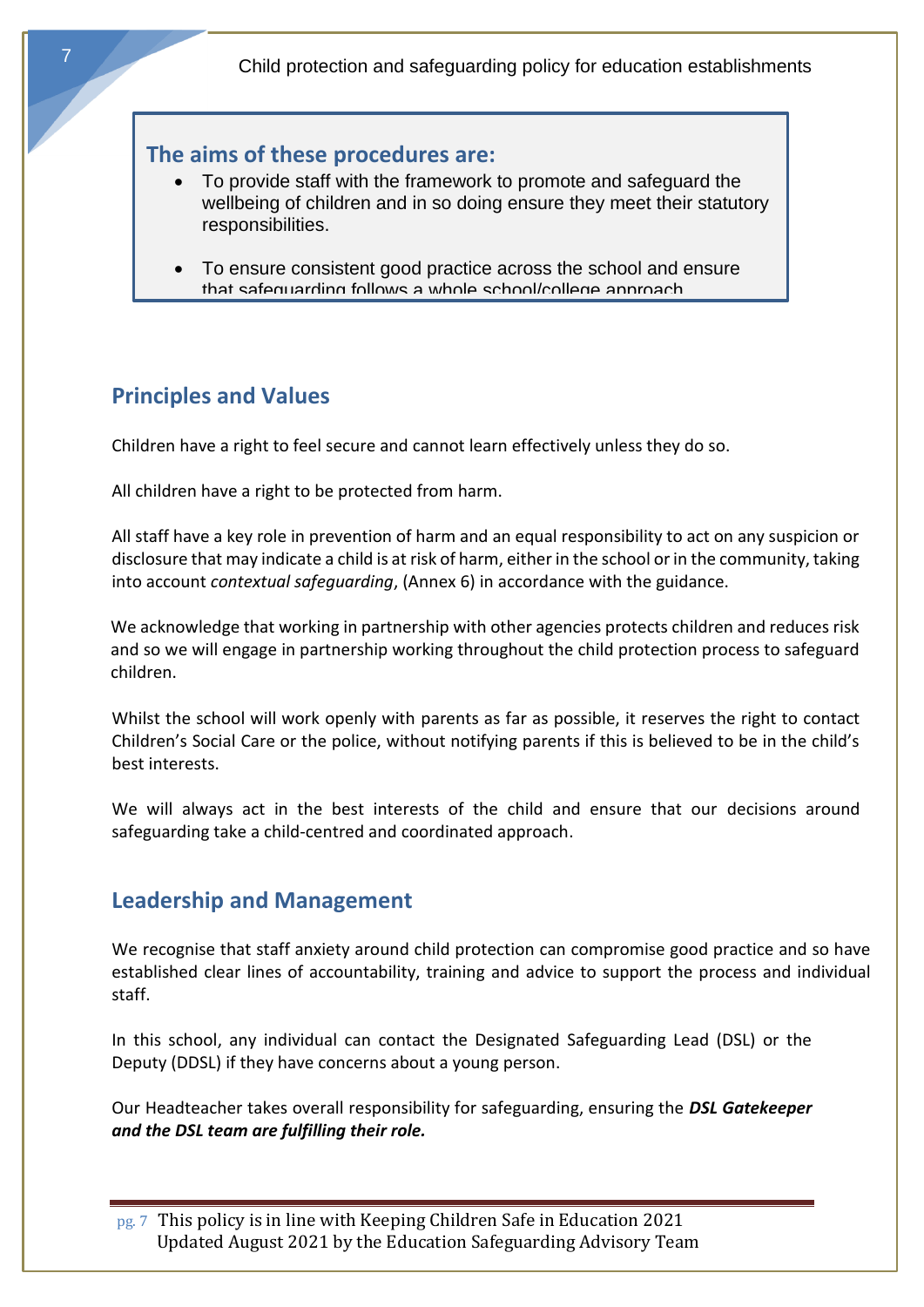<span id="page-7-0"></span>There is a nominated safeguarding governor, Cynthia Bartlett who will take leadership responsibility for safeguarding. The Chair of Governors, Samantha Shepherd will receive reports of allegations against the headteacher and act on the behalf of the governing body. As an employer we follow safer recruitment guidance as set out in KCSIE 2021

# **Record Keeping**

- Staff will record any welfare concerns that they have about a pupil on *CPOMS* and pass them without delay to the DSL. Records will be completed on the same day as the incident/event is reported to the staff member, using the child's words and facts, and will be signed and dated by the member of staff.
- All safeguarding concerns, discussions and decisions (and justifications for those decisions) will be recorded in writing. If members of staff are in any doubt about recording requirements, they should discuss their concerns with the DSL.
- **Incident/Welfare concern forms are kept electronically on CPOMS**
- Safeguarding records are kept for individual children and are maintained separately from all other records relating to the child in the school. Safeguarding records are kept in accordance with General Data Protection Regulations (GDPR) and our own school GDPR policy and are retained centrally and securely by the DSL. Safeguarding records are shared with staff on a 'need to know' basis only.
- All safeguarding records will be transferred in accordance with GDPR to the child's subsequent school/setting, under confidential and separate cover. These will be given to the new DSL and a receipt of delivery will be obtained.
- Our record keeping procedures are in line with the KCSiE guidance.
- <span id="page-7-1"></span>• The Headteacher will be kept informed of any significant issues by the DSL, if they are not the DSL.

# **Confidentiality and Information Sharing**

- Kingfisher School recognises that all matters relating to child protection are confidential. The Headteacher or DSL will only disclose information about a pupil to other members of staff on a 'need to know' basis.
- All members of staff must be aware that whilst they have duties to keep any information confidential, they also have a professional responsibility to share information with other agencies to safeguard children.
- All staff must be aware that they cannot promise a child they will keep secrets which might compromise the child's safety or wellbeing.

pg. 8 This policy is in line with Keeping Children Safe in Education 2021 Updated August 2021 by the Education Safeguarding Advisory Team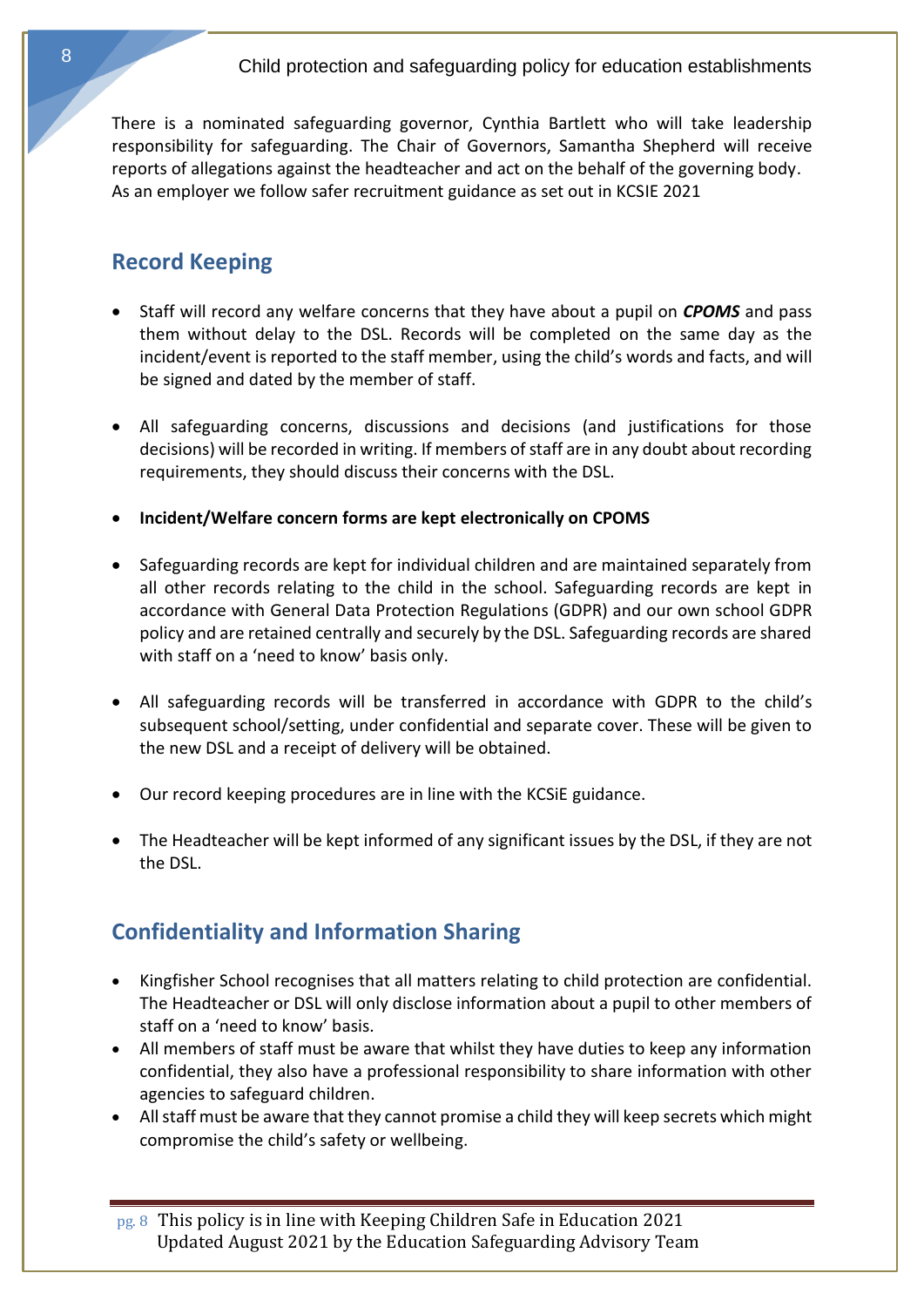- There is a lawful basis for child protection concerns to be shared with agencies who have a statutory duty for child protection.
- Governing bodies and proprietors should ensure relevant staff have due regard to the relevant data protection principles, which allow them to share (and withhold) personal information, as provided for in the Data Protection Act 2018 and the GDPR.
- DfE Guidance on Information Sharing (July 2018) provides further detail. [https://www.gov.uk/government/publications/safeguarding-practitioners-information](https://www.gov.uk/government/publications/safeguarding-practitioners-information-sharing-advice)[sharing-advice](https://www.gov.uk/government/publications/safeguarding-practitioners-information-sharing-advice)
- OSCB provides advice on the Seven Golden Rules of Information Sharing [https://www.oscb.org.uk/wp-content/uploads/2019/07/The-Seven-Golden-Rules-for-](https://www.oscb.org.uk/wp-content/uploads/2019/07/The-Seven-Golden-Rules-for-Info-Sharing.pdf)[Info-Sharing.pdf](https://www.oscb.org.uk/wp-content/uploads/2019/07/The-Seven-Golden-Rules-for-Info-Sharing.pdf)
- <span id="page-8-0"></span>• Guidance to support schools with Data protection activity, including compliance with GDPR

[Data Protection Tool Kit](https://www.gov.uk/government/publications/data-protection-toolkit-for-schools) 

# **Training**

All staff in our school are expected to be aware of the signs and symptoms of abuse and must be able to respond appropriately.

Our DSL undergoes training to provide them with the knowledge and skills required to carry out their role. Our DSL and any members of our DSL team undergo their DSL training every 2 years through the OSCB to enable them to fulfil their role.

Training is provided for all staff to a generalist level every year (Kingfisher School believes that it is necessary for all staff to have full generalist training each year. This is above the statutory duty to provide training every 3 years), regular updates around safeguarding are shared with staff regularly via staff meetings.

Separate training is provided to all new staff on appointment as part of their induction process which would also include Online Safety.

<span id="page-8-1"></span>Any update in national or local guidance will be shared with all staff in briefings and then captured in the next whole school training. This policy will be updated during the year to reflect any changes brought about by new guidance.

# **Safeguarding Children with Special Educational Needs and Disabilities**

Kingfisher School acknowledges that children with special educational needs (SEN) and disabilities can face additional safeguarding challenges as they may have an impaired capacity to resist or avoid abuse.

pg. 9 This policy is in line with Keeping Children Safe in Education 2021 Updated August 2021 by the Education Safeguarding Advisory Team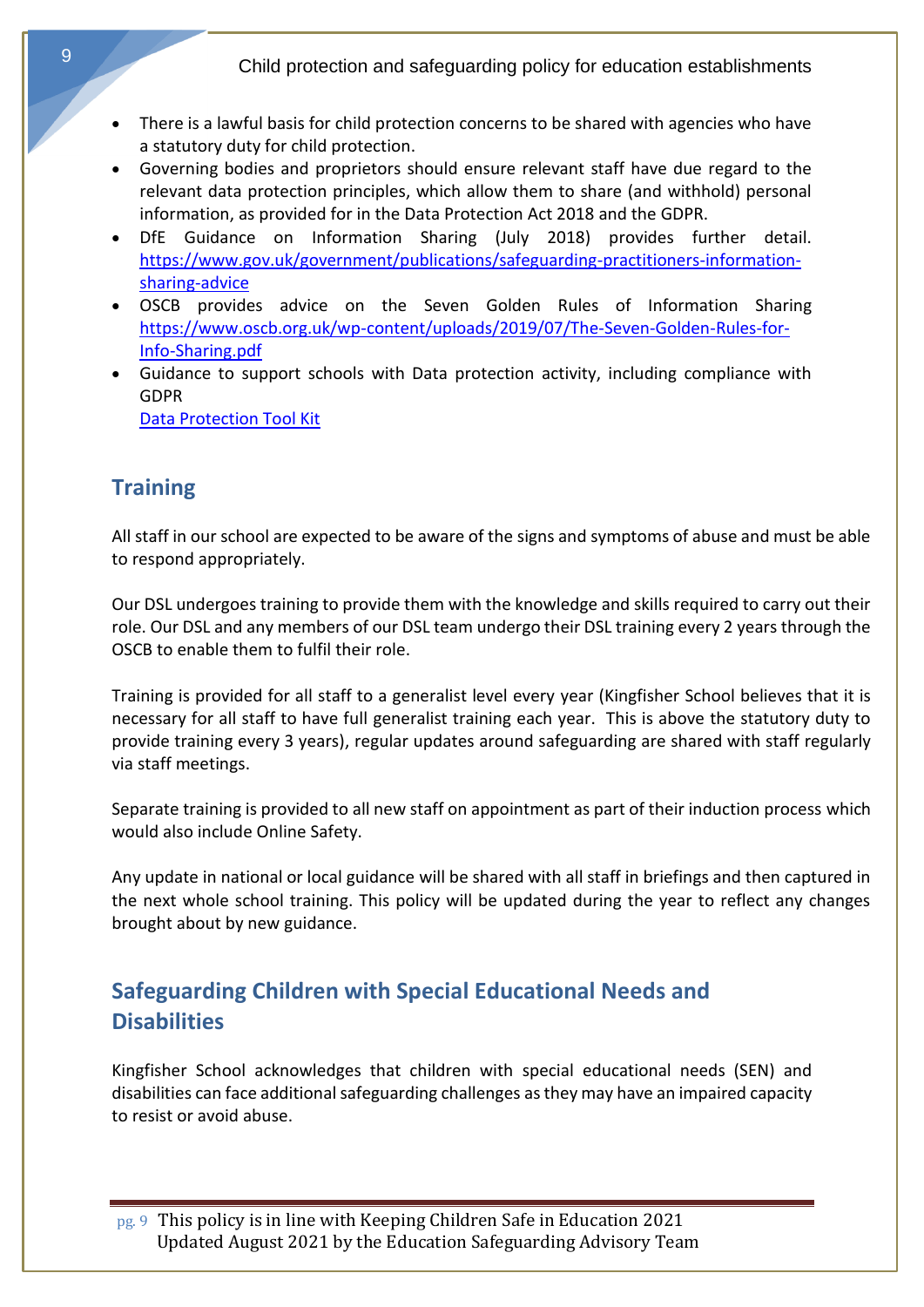Kingfisher School will ensure that children with SEN and disabilities, specifically those with communication difficulties, will be supported to ensure that their voice is heard and acted upon.

<span id="page-9-0"></span>Members of staff are encouraged to be aware that children with SEN and disabilities can be disproportionally impacted by safeguarding concerns such as bullying. All members of staff will be encouraged to appropriately explore possible indicators of abuse such as behaviour/mood change or injuries and not to assume that they are related to the child's disability and be aware that children with SEN and disabilities may not always outwardly display indicators of abuse.

# **Reporting and referring concerns**

KCSIE 2021 states: "No single practitioner can have a full picture of a child's needs and circumstances. If children and families are to receive the right help at the right time, **everyone**  who comes into contact with them has a role to play in identifying concerns, sharing information and taking prompt action.

In our school we recognise the importance of sharing information and reporting concerns to help ensure children are protected.

The following procedures apply to all staff working in the school and will be covered by training to enable staff to understand their role and responsibility.

The aim of our procedures is to provide a robust framework which enables staff to take appropriate action when they are concerned that a child is being harmed or is at risk of harm.

The prime concern at all stages must be the interests and safety of the child. Where there is a conflict of interest between the child and an adult, the interests of the child must be paramount.

All staff are aware that very young children with those with disabilities, special needs or with language delay may be more likely to communicate concerns with behaviours rather than words. Additionally, staff will question the cause of knocks and bumps in children who have limited mobility which will include children visiting the site as well as those who are pupils.

## **If a member of staff suspects abuse, spots signs or indicators of abuse, mental health concerns or they have a disclosure of abuse made to them they must:**

- 1. Make an initial record of the information on the same day. **This is recorded on CPOMS**
- 2. Report it to the DSL/DDSL immediately. (an email alert is generated by CPOMS, although a additional face to face conversation should also take place)
- 3. The DSL will consider if there is a requirement for immediate medical intervention, however urgent medical attention should not be delayed if the DSL is not immediately available.

pg. 10 This policy is in line with Keeping Children Safe in Education 2021 Updated August 2021 by the Education Safeguarding Advisory Team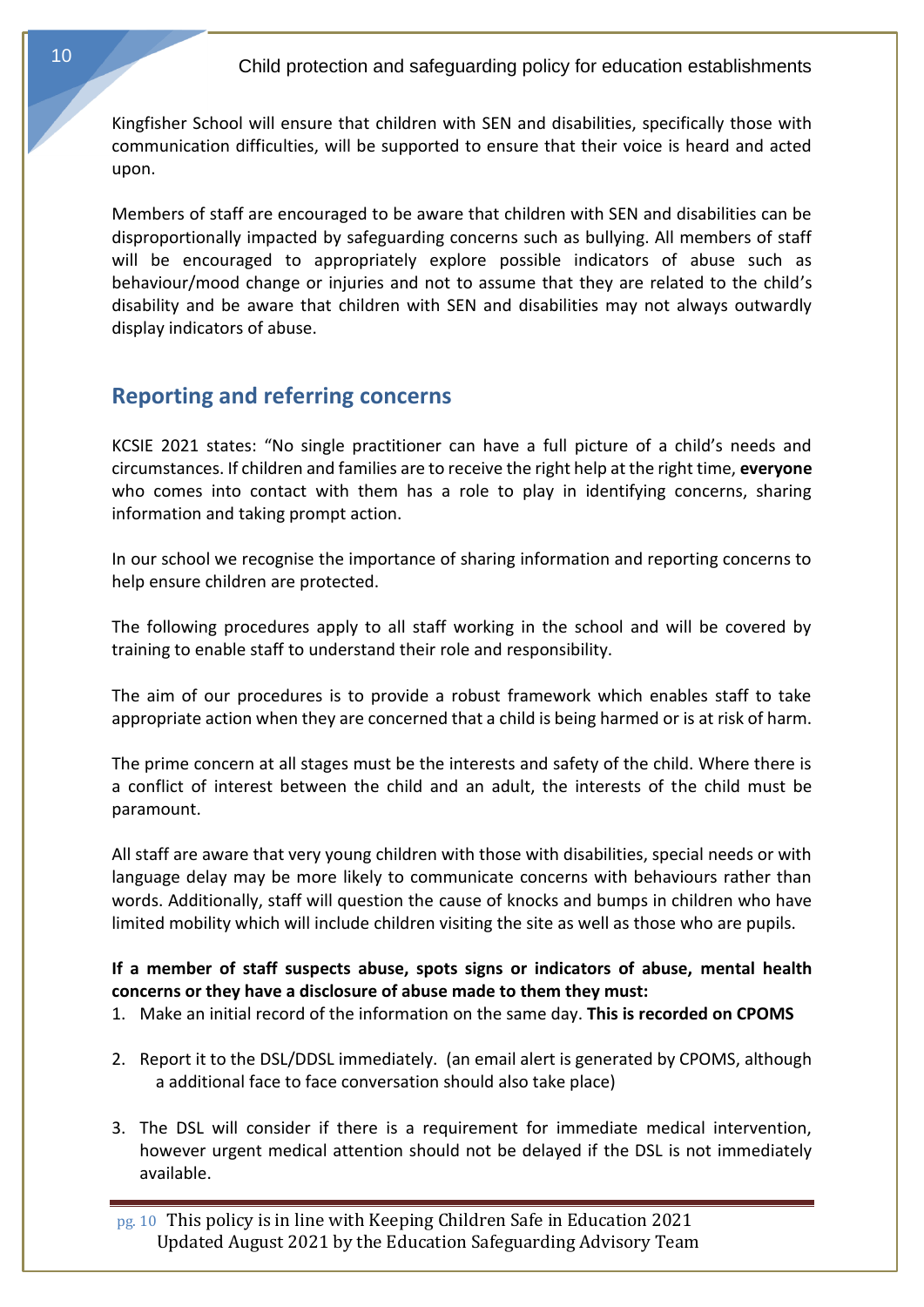- 4. Make an accurate factual record as soon as possible and within 24 hours of the occurrence, of all that has happened, including details of:
	- Dates and times of their observations
	- Dates and times of any discussions in which they were involved
	- Any injuries
	- Explanations given by the child / adult
	- What action was taken
	- Any actual words or phrases used by the child
	- Any questions the staff member asked (remembering not to ask any leading questions)
- 5. In the absence of the DSL or their Deputy, be prepared to refer directly to Children's Social Care (and the police if appropriate), if there is the potential for immediate significant harm or to carry out a no names consultation with LCSS, if appropriate.

## **Following a report of concerns, the DSL must:**

- 1. Decide whether there are sufficient grounds for suspecting significant harm, in which case a referral must be made to Children's Social Care and the police if it is appropriate. The rationale for this decision should be recorded by the DSL.
- 2. Normally the school should try to discuss any concerns about a child's welfare with the family and where possible, seek their agreement before making a referral to Children's Social Care. However, in accordance with DfE guidance, this should only be done when it will not place the child at increased risk or could impact a police investigation. Where there are doubts or reservations about involving the child's family, the DSL should clarify with Children's Social Care or the police whether the parents should be told about the referral and, if so, when and by whom. This is important in cases where the police may need to conduct a criminal investigation. The child's views should also be taken into account.
- 3. If there are grounds to suspect a child is suffering, or is likely to suffer, significant harm the DSL (or Deputy) must contact Children's Social Care via MASH, sharing:
	- i. the known facts
	- ii. any suspicions or allegations

iii. whether or not there has been any contact with the child's family. The MASH can be contacted by phone on **0345 050 7666.**

- 4. If a child is in immediate danger and urgent protective action is required, the police must be called. The DSL/DDSL must then notify Children's Social Care of the occurrence and what action has been taken.
- 5. When a pupil needs *urgent* medical attention and there is suspicion of parental abuse causing the medical need, the DSL or their Deputy should seek immediate advice from the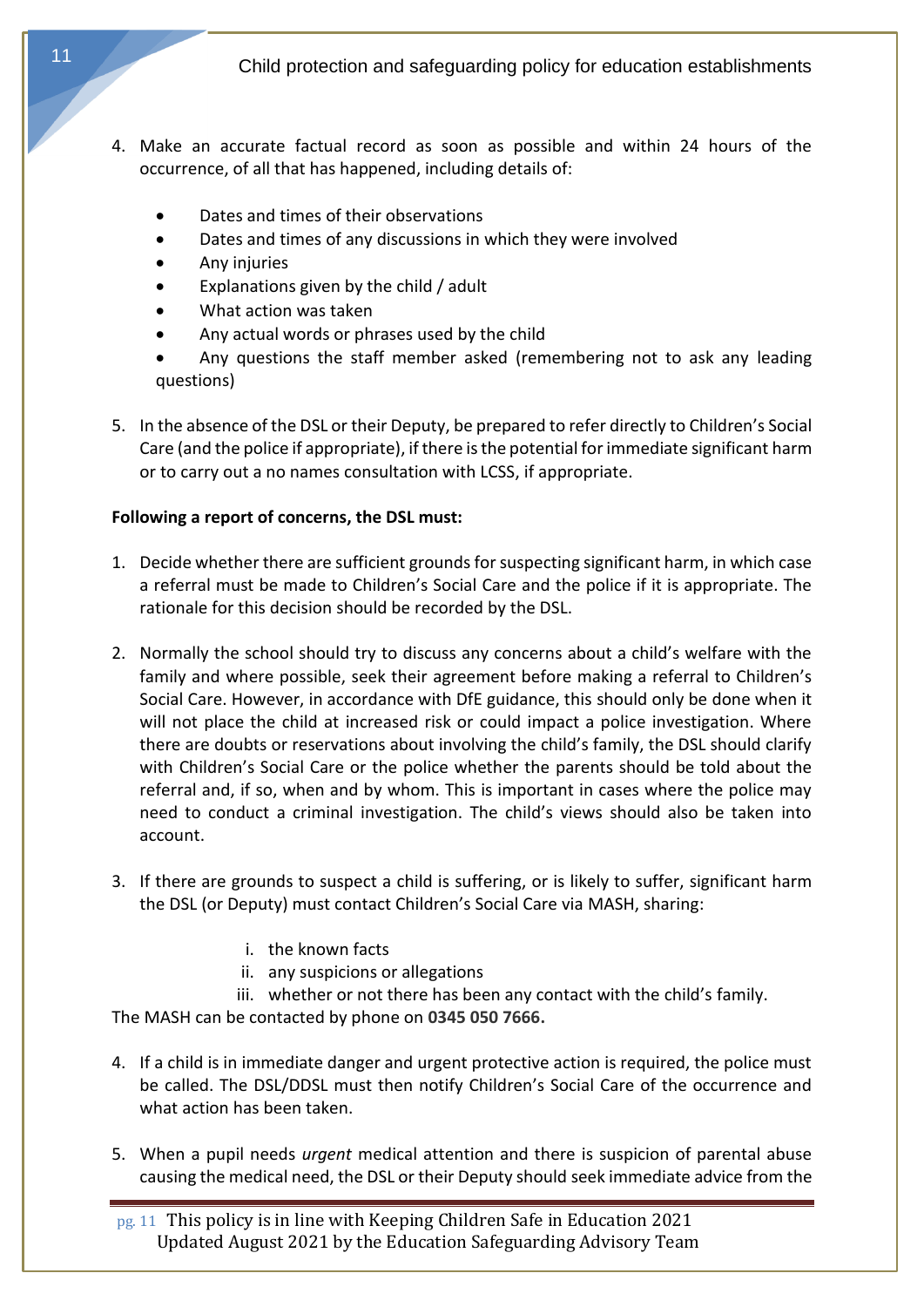MASH about informing the parents, remembering that parents should normally be informed if a child requires urgent hospital attention. However, as in all cases, if it is felt this could put the child more at risk then all action should be taken in the best interests of the child.

6. If there is not considered to be a risk of significant harm, the DSL/DDSL will either actively monitor the situation, consider the Early Help process or contact the LCSS for a no names consultation.

<span id="page-11-0"></span>**All contact details are in ANNEX 8.**

# **Multi-agency Working**

Kingfisher School recognises and is committed to its responsibility to work with other professionals and agencies in line with statutory guidance.

Schools are not the investigating agency when there are child protection concerns. We will, however, contribute to the investigation and assessment processes as required. Kingfisher School recognises the importance of multi-agency working and will support attendance at relevant safeguarding meetings, including Child Protection Conferences, Core Groups, Strategy Meetings, Child in Need meetings or other early help multi-agency meetings.

<span id="page-11-1"></span>The School Leadership Team and DSL/DDSL will work to establish strong and co-operative relationships with relevant professionals in other agencies.

# **Safer Recruitment**

- Kingfisher School is committed to ensuring the development of a safe culture and that all steps are taken to recruit staff and volunteers who are safe to work with our pupils and staff.
- The Governing Body and Leadership Team are responsible for ensuring that the school follows safe recruitment processes outlined within guidance.
- Kingfisher School is responsible for ensuring that the school maintains an accurate Single Central Record (SCR) in line with statutory guidance.
- The Governing Body will ensure that at least one of the people who conducts a recruitment interview has completed safer recruitment training.
- We are also committed to supporting the statutory guidance from the Department for Education on the application of the Childcare (Disqualification) Regulations 2009 and related obligations under the Childcare Act 2006 in schools.
- We advise all staff to disclose any reason that may affect their suitability to work with children that could be a transferable risk to their role.

pg. 12 This policy is in line with Keeping Children Safe in Education 2021 Updated August 2021 by the Education Safeguarding Advisory Team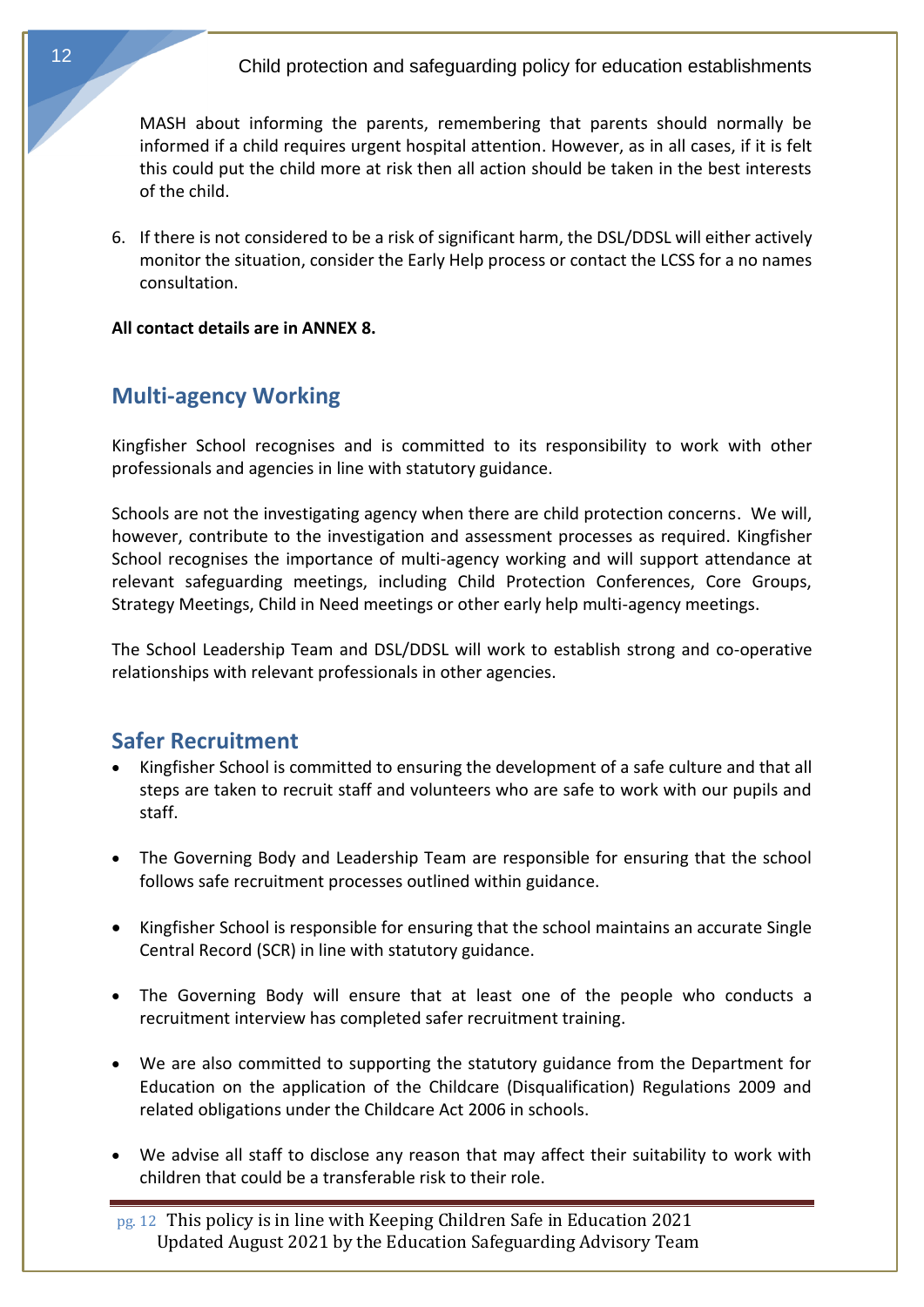# <span id="page-12-0"></span>**Allegations against staff or volunteers**

This procedure should be used in all cases in which it is alleged a member of staff or volunteer in a school, or another adult who works with children has:

- **behaved in a way that has harmed a child, or may have harmed a child;**
- **possibly committed a criminal offence against or related to a child; or**
- **behaved towards a child or children in a way that indicates he or she would pose a risk of harm to children.**
- **Behaved or may have behaved in a way that indicates they may not be suitable to work with children**

## **In dealing with allegations or concerns against an adult, staff must:**

- Report any concerns about the conduct of any member of staff or volunteer to the headteacher as soon as possible.
- If an allegation is made against the headteacher, the concerns need to be raised with the Chair of Governor as soon as possible. If the Chair of Governors is not available, then the Designated Officer team for Oxfordshire should be contacted directly.
- Whilst schools and colleges are not the employer of supply staff, they should ensure allegations are dealt with properly. In no circumstances should a school or college decide to cease to use a supply staff due to safeguarding concerns, without finding out the facts and liaising with the local authority designated officer team (LADO) to determine a suitable outcome. Further information can be found in KCSiE 2021
- There may be situations when the headteacher or Chair of Governors will want to involve the police immediately, for example, if the person is deemed to be an immediate risk to children or there is evidence of a possible criminal offence.
- Once an allegation has been received by the headteacher or Chair of Governors, they will contact the LADO team on 01865 810603 or email [lado.safeguardingchildren@oxfordshire.gov.uk](mailto:lado.safeguardingchildren@oxfordshire.gov.uk) as soon as possible and before carrying out any investigation into the allegation other than preliminary enquiries.

In liaison with the LADO team, the school will determine how to proceed and if necessary, a referral will be made to the MASH and/or the police.

The LADO team in Oxfordshire is currently staffed by Donna Crozier, Sandra Barratt and Lorna Berry.

pg. 13 This policy is in line with Keeping Children Safe in Education 2021 Updated August 2021 by the Education Safeguarding Advisory Team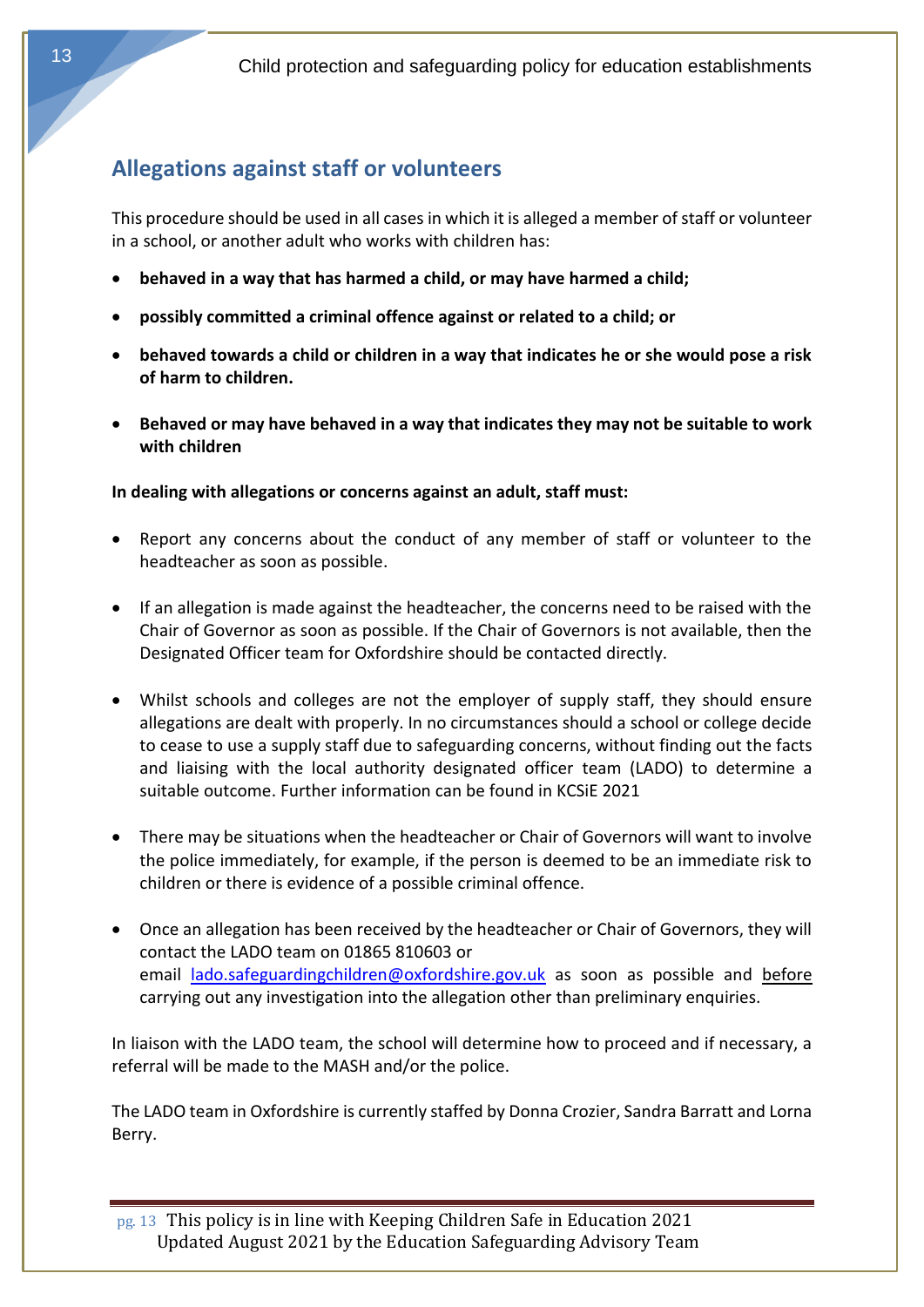The team will assess the information provided and advise on next steps, in line with KCSIE 2021 part 4, and Oxfordshire County Council's Designated Officers' local procedures.

# **Low level concerns about adults working in our school**

Staff are encouraged to report any concerns including those that just cause a sense of unease or a 'nagging doubt' that an adult working on behalf of the school may have acted in a way that is inconsistent with the staff code of conduct. No concern is un-important and these 'lowlevel' concerns should be reported to the Headteacher in as timely a way as concerns that meet the threshold for referral to the LADO. The Headteacher may then ask for a witness statement which will be used as part of an internal investigation. The investigation will be fully documented and kept on the staff member's personal file along with a record of the outcome, action taken and the reasons for any decisions made.

<span id="page-13-0"></span>Please refer to KCSIE for more information on low level concerns and concerns that meet the harms threshold.

# **Whistleblowing in a Safeguarding Context**

While the school has a separate whistleblowing policy, this is a summary that outlines the process when there is a concern that safeguarding issues have not been reported or followed correctly.

This does not replace the whistleblowing policy and should be read in conjunction with the school policy.

**Whistleblowing** is a term that is used when staff want to report a concern within their organisation that involves their manager or a person senior to them in the organisation which may prevent them from following the normal reporting systems.

There are a limited number of areas that can be called Whistleblowing, and the policy protects staff from being punished for raising concerns.

Within Kingfisher School the headteacher, Lorraine Wilson, is the senior manager and responsible for all staff. If you are concerned that any member of staff within the school is not following safeguarding processes or behaving in a way that is placing children at risk, you should, in the first place, make the headteacher aware.

If your concern is about the headteacher, you should raise this with Samantha Shepherd, our Chair of Governors by email [samantha.shepherd@kingfisher.oxon.sch.uk](mailto:samantha.shepherd@kingfisher.oxon.sch.uk) or telephone the office to ask for a message to be passed to her to enable her to call you back

If you would prefer to raise your concerns outside of the school, then you are able to contact the NSPCC whistleblowing line on 0800 028 0285 or email [help@nspcc.org.uk](mailto:help@nspcc.org.uk) for national organisations or make contact with Oxfordshire County Council.

pg. 14 This policy is in line with Keeping Children Safe in Education 2021 Updated August 2021 by the Education Safeguarding Advisory Team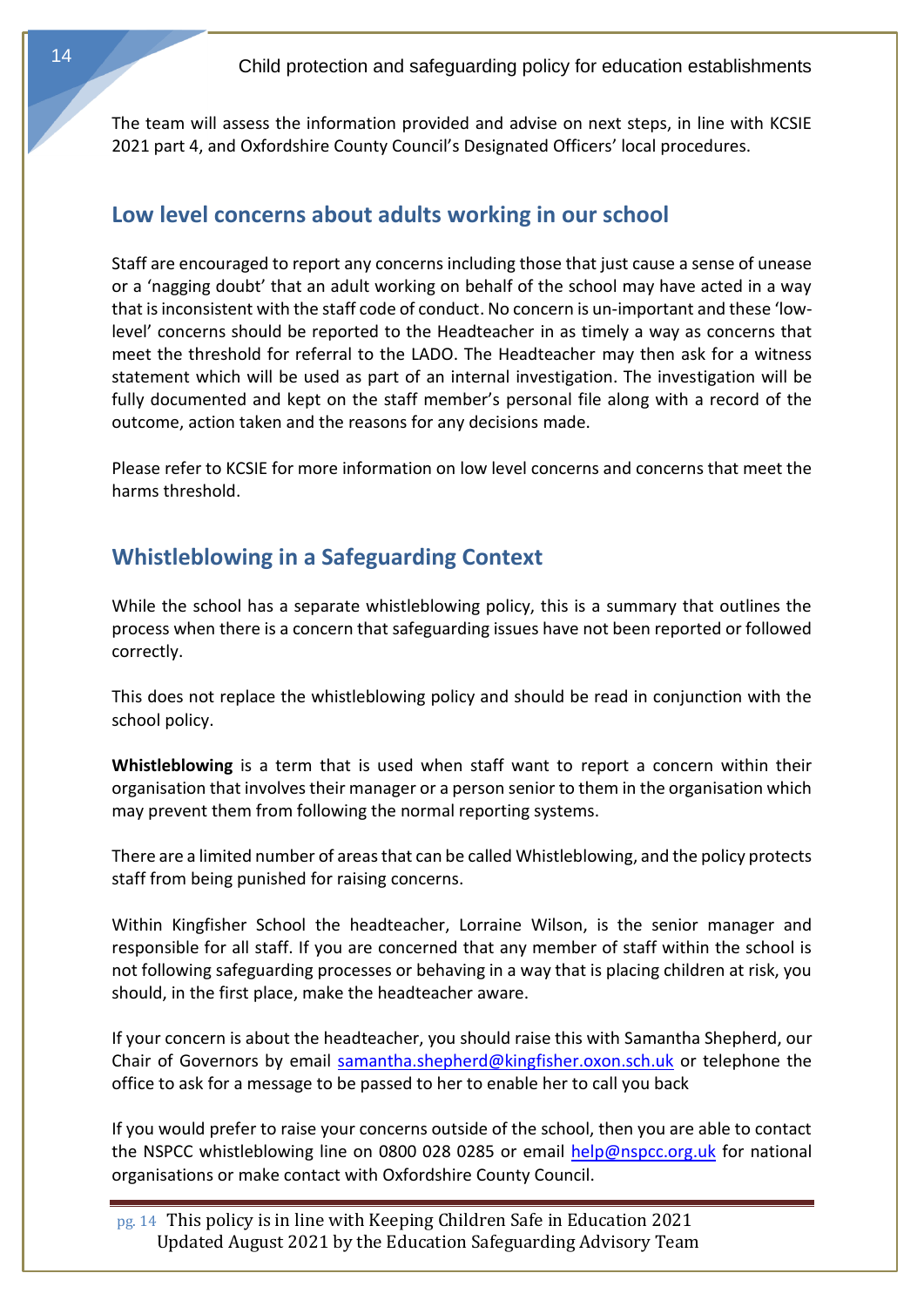If you believe that a member of the school staff is harming a child (an allegation) and this has been reported to the headteacher and no / insufficient action has been taken, or the member of staff you have concerns about is the headteacher, then you are able to contact the Designated Officers team (LADO) on 01865 810603 or email [lado.safeguardingchildren@oxfordshire.gov.uk](mailto:lado.safeguardingchildren@oxfordshire.gov.uk)

If you believe that a child is being abused by individuals outside the school, you can make a referral to Children's Social Care by calling the MASH on: **0345 050 7666** (office hours) or **08450 507666** (outside of office hours).

Further guidance for staff can be accessed through:

<span id="page-14-0"></span>[https://www.gov.uk/government/publications/what-to-do-if-youre-worried-a-child-is](https://www.gov.uk/government/publications/what-to-do-if-youre-worried-a-child-is-being-abused--2)[being-abused--2](https://www.gov.uk/government/publications/what-to-do-if-youre-worried-a-child-is-being-abused--2) and through the NSPCC website [https://www.nspcc.org.uk/what-is-child](https://www.nspcc.org.uk/what-is-child-abuse/types-of-abuse/)[abuse/types-of-abuse/](https://www.nspcc.org.uk/what-is-child-abuse/types-of-abuse/)

# **Preventing radicalisation**

All of our staff will undergo online Prevent Awareness training to support them in identifying radicalisation and in understanding what steps they need to take to protect the children and families in our school.

This offers an introduction to the Prevent duty and explains how it aims to safeguard vulnerable people from being radicalised, supporting terrorism or becoming terrorists themselves.

## [http://www.elearning.prevent.homeoffice.gov.uk](http://www.elearning.prevent.homeoffice.gov.uk/)

## **Prevent Referrals**

This package builds on the Prevent awareness eLearning training. It is designed to make sure that when we share a concern that a vulnerable individual may be being radicalised, that the referral is robust, informed and with good intention, and that the response to that concern is considered, and proportionate.

<https://www.elearning.prevent.homeoffice.gov.uk/preventreferrals>

## **Channel Awareness**

This training package is for anyone who may be asked to contribute to, sit on, or even run a Channel Panel. It is aimed at all levels, from a professional asked to input and attend for the first time, to a member of staff new to their role and organising a panel meeting.

<https://www.elearning.prevent.homeoffice.gov.uk/channelawareness>

pg. 15 This policy is in line with Keeping Children Safe in Education 2021 Updated August 2021 by the Education Safeguarding Advisory Team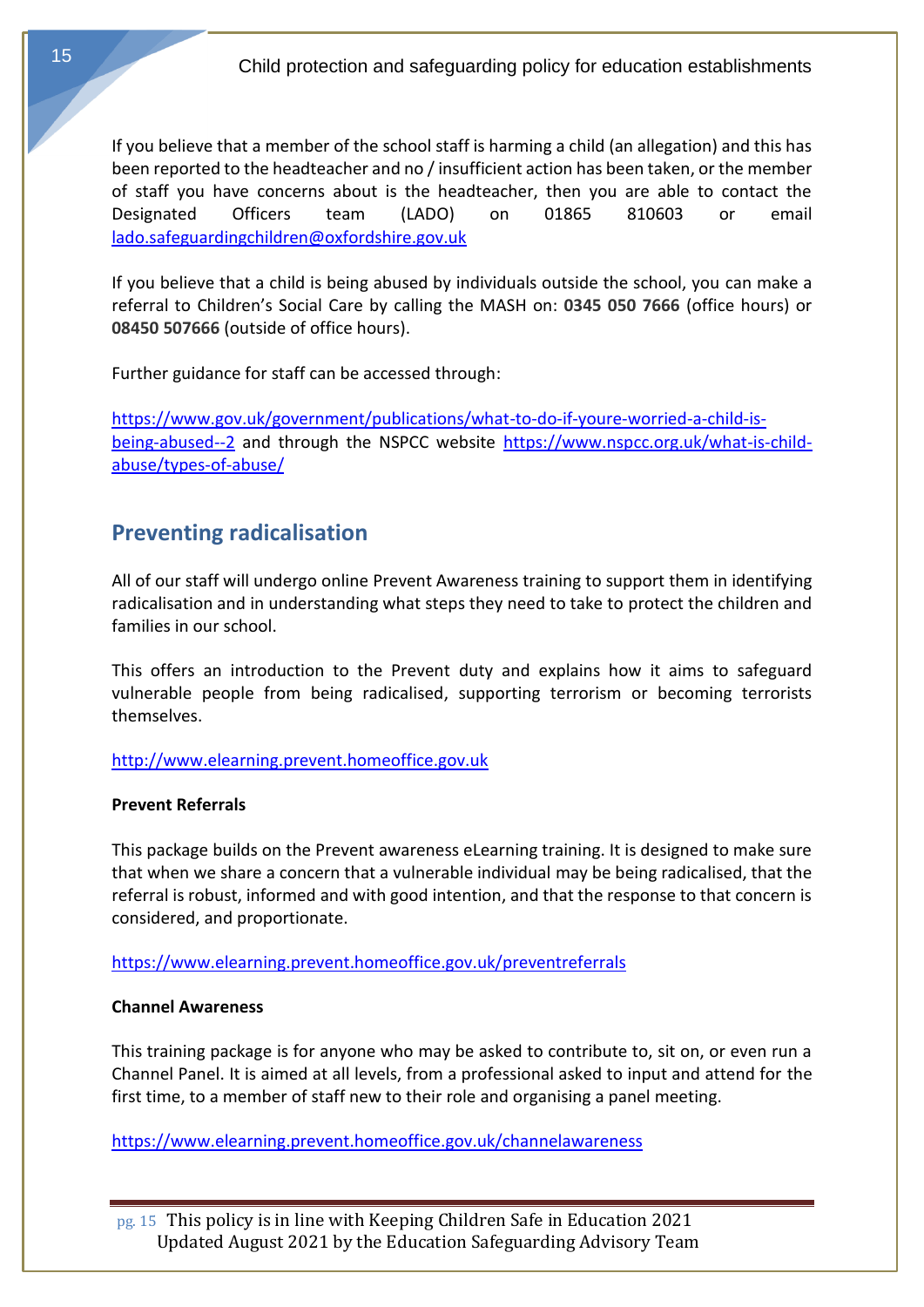<span id="page-15-0"></span>link to OSCB guidance on PREVENT<https://www.oscb.org.uk/safeguarding-themes/prevent/>

# **Related Safeguarding Policies**

This policy should be read in conjunction with the policies and procedures as listed below:

| <b>Policy</b> |                                                          | Kingfisher School or Propeller<br><b>Academy Trust Policy</b> |  |
|---------------|----------------------------------------------------------|---------------------------------------------------------------|--|
|               | Anti-Bullying                                            | Propeller                                                     |  |
|               | Attendance<br>$\bullet$                                  |                                                               |  |
|               | <b>Behaviour</b>                                         | Propeller                                                     |  |
|               | Data Protection                                          | Propeller                                                     |  |
|               | <b>First Aid and Accidents</b>                           |                                                               |  |
|               | <b>Health and Safety</b>                                 | Propeller                                                     |  |
|               | <b>Image Use</b><br>$\bullet$                            |                                                               |  |
|               | <b>Online Safety and Social Media</b><br>$\bullet$       |                                                               |  |
|               | <b>Personal and Intimate Care</b><br>$\bullet$           |                                                               |  |
|               | Physical Intervention<br>$\bullet$                       | Propeller                                                     |  |
|               | Relationship & Sex Education<br>$\bullet$                | Kingfisher School                                             |  |
|               | Risk Assessments (e.g. school trips, use of<br>$\bullet$ |                                                               |  |
|               | technology)                                              |                                                               |  |
|               | Safer Recruitment<br>$\bullet$                           |                                                               |  |
|               | <b>Staff Handbook</b>                                    | Kingfisher School                                             |  |
|               | Whistleblowing<br>$\bullet$                              | Propeller                                                     |  |

# <span id="page-15-1"></span>**Policy review**

As a school, we review this policy at least annually in line with DfE, OSCB and OCC requirements and other relevant statutory guidance.

**Date approved by governing body:** 

<span id="page-15-2"></span>**Date reviewed by governing body:**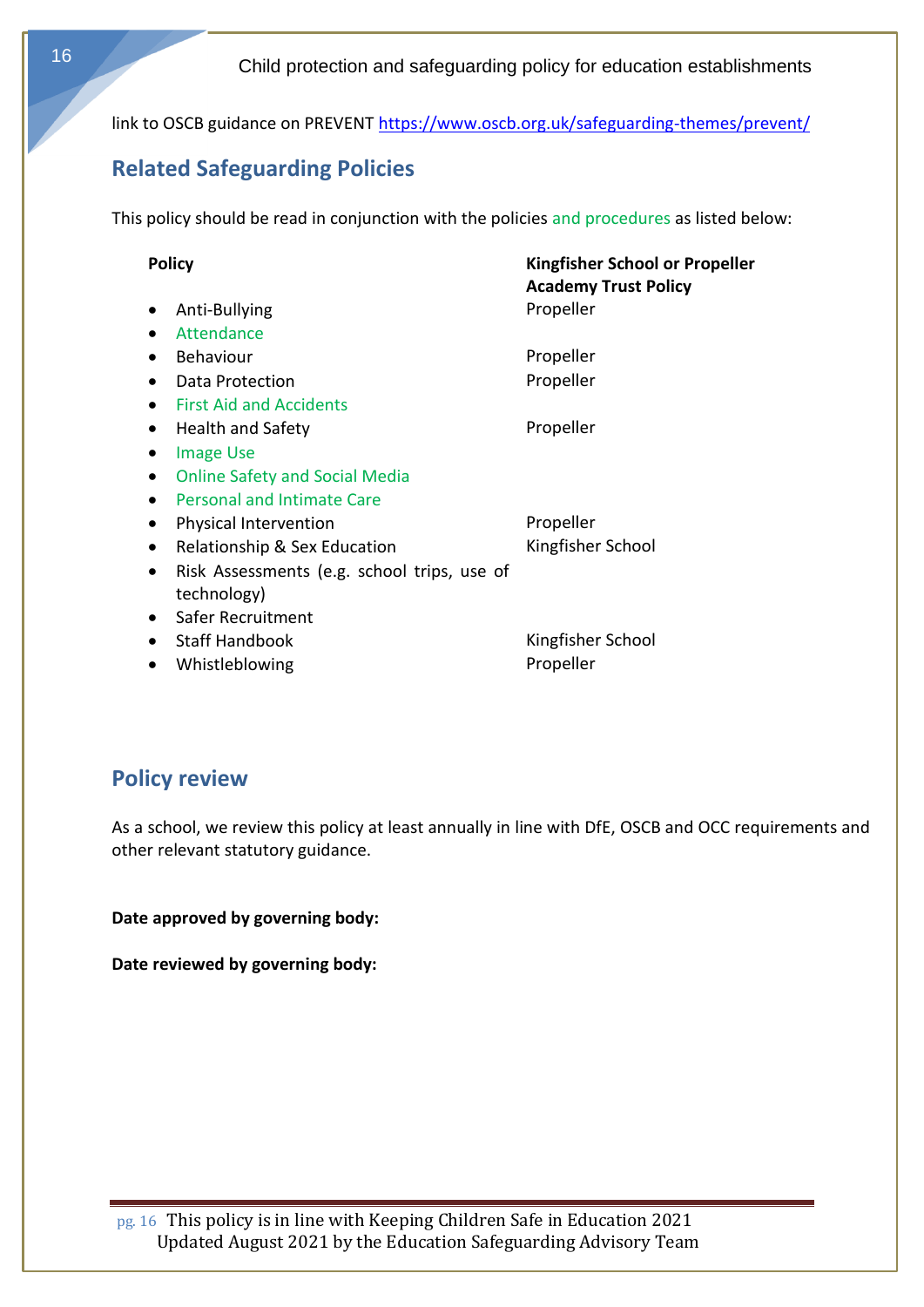# <span id="page-16-0"></span>**Annex 1-Roles and Responsibilities within Kingfisher School,**

## **Staff responsibilities**

All staff have a key role to play in identifying concerns early and in providing help for children. To achieve this, they will:

- Establish and maintain an environment where children feel secure, are encouraged to talk and are listened to.
- Ensure children know that there are adults in the school who they can approach if they are worried or have concerns.
- Plan opportunities within the curriculum for children to develop the skills they need to recognise, assess and manage risk appropriately and keep themselves safe.
- Attend training in order to be aware of and alert to the signs of abuse.
- Maintain an attitude of "it could happen here" with regards to safeguarding.
- Record their concerns if they are worried that a child is being abused and report these to the DSL as soon as practical that day. If the DSL is not contactable immediately a DDSL should be informed.
- Be prepared to refer directly to Social Care, and the police if appropriate, if there is a risk of significant harm and the DSL or DDSL is not available.
- Follow the allegations procedures, as set out in this policy and KCSIE 2021, if the disclosure is an allegation against a member of staff.
- Follow the procedures set out by the Oxfordshire Safeguarding Children Board (OSCB) and take account of guidance issued by the DfE.
- Support pupils in line with their child protection plan.
- Treat information with confidentiality but never promising to 'keep a secret'.
- Notify the DSL or DDSL of any child on a child protection plan or child in need plan who has unexplained absence.
- Have an understanding of Early Help, contextual safeguarding and be prepared to identify and support children who may benefit from early help.
- Liaise with other agencies that support pupils and provide early help.
- Ensure they know who the DSL and DDSL are and know how to contact them.
- Have an awareness of the Child Protection Policy, the Behaviour Policy, the Staff Behaviour Policy (or Code of Conduct), procedures relating to the safeguarding response for children who go missing from education and the role of the DSL.
- <span id="page-16-1"></span>• Have an awareness of Mental Health problems and how in some cases are an indicator of the child being at risk of harm.

# **Senior Management Team responsibilities:**

- Contribute to inter-agency working in line with Working Together to Safeguard Children 2018 guidance.
- Provide a co-ordinated offer of early help when additional needs of children are identified.
- Ensure staff are alert to the various factors that can increase the need for early help as written in KCSIE 2021.

pg. 17 This policy is in line with Keeping Children Safe in Education 2021 Updated August 2021 by the Education Safeguarding Advisory Team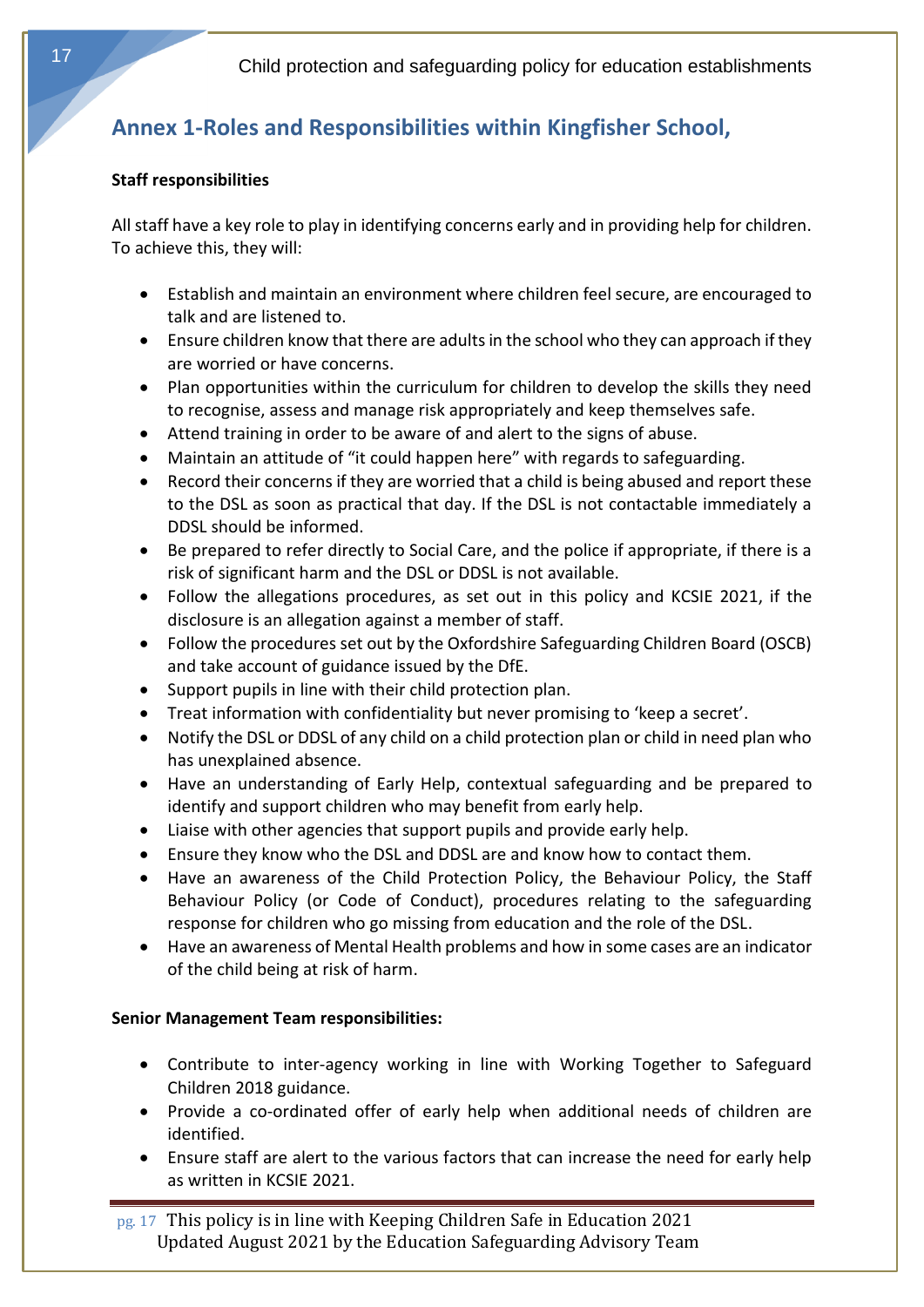- Working with Children's Social Care, supporting their assessment and planning processes including the school's attendance, including school holidays, at conference and core group meetings and the contribution of written reports for these meetings.
- Carry out tasks delegated by the governing body such as training of staff, safer recruitment and maintaining a single central register.
- Provide support and advice on all matters pertaining to safeguarding and child protection to all staff, regardless of their position within the school.
- Treat any information shared by staff or pupils with respect and follow agreed policies and procedures.
- <span id="page-17-0"></span>• Ensure that allegations or concerns against staff are dealt with in accordance with guidance from Department for Education (DfE) and the OSCB procedures.

## **Governing body responsibilities**

- Ensure the school has effective safeguarding policies and procedures including a Child Protection Policy, a Staff Behaviour Policy or Code of Conduct, a Behaviour Policy and a written response to children who go missing from education.
- Ensure OSCB is informed in line with local requirements via the annual safeguarding report returned to the Education Safeguarding Advisory Team.
- Ensure recruitment, selection and induction follows safer recruitment practice including all appropriate checks.
- Ensure allegations against staff are dealt with by the headteacher and that allegations against the headteacher are dealt with by the Chair of Governors.
- Ensure a member of the Senior Leadership Team is appointed as Designated Safeguarding Lead and has this recorded in their job description.
- Ensure staff have been trained appropriately and this is updated in line with guidance.
- Ensure any safeguarding deficiencies or weaknesses are remedied without delay.
- Ensure a nominated governor for safeguarding is identified.
- Ensure they facilitate a whole school or college approach to safeguarding. This means ensuring safeguarding and child protection are at the forefront and underpin all relevant aspects of process and policy development. Ultimately, all systems, processes and policies should operate with the best interests of the child at their heart.
- Ensure that, as part of the requirement for staff to undergo regular updated safeguarding training, including online safety and the requirement to ensure children are taught about safeguarding, is integrated, aligned, and considered as part of the whole school or college safeguarding approach and wider staff training and curriculum planning.
- Consider the above training requirements, governing bodies and proprietors should have regard to the Teachers' Standards which set out the expectation that all teachers manage behaviour effectively to ensure a good and safe educational environment and requires teachers to have a clear understanding of the needs of all pupils.
- Ensure where governing bodies or proprietors hire or rent out school or college facilities/premises to organisations or individuals (for example to community groups, sports associations, and service providers to run community or extra-curricular activities) they should ensure that appropriate arrangements are in place to keep children safe.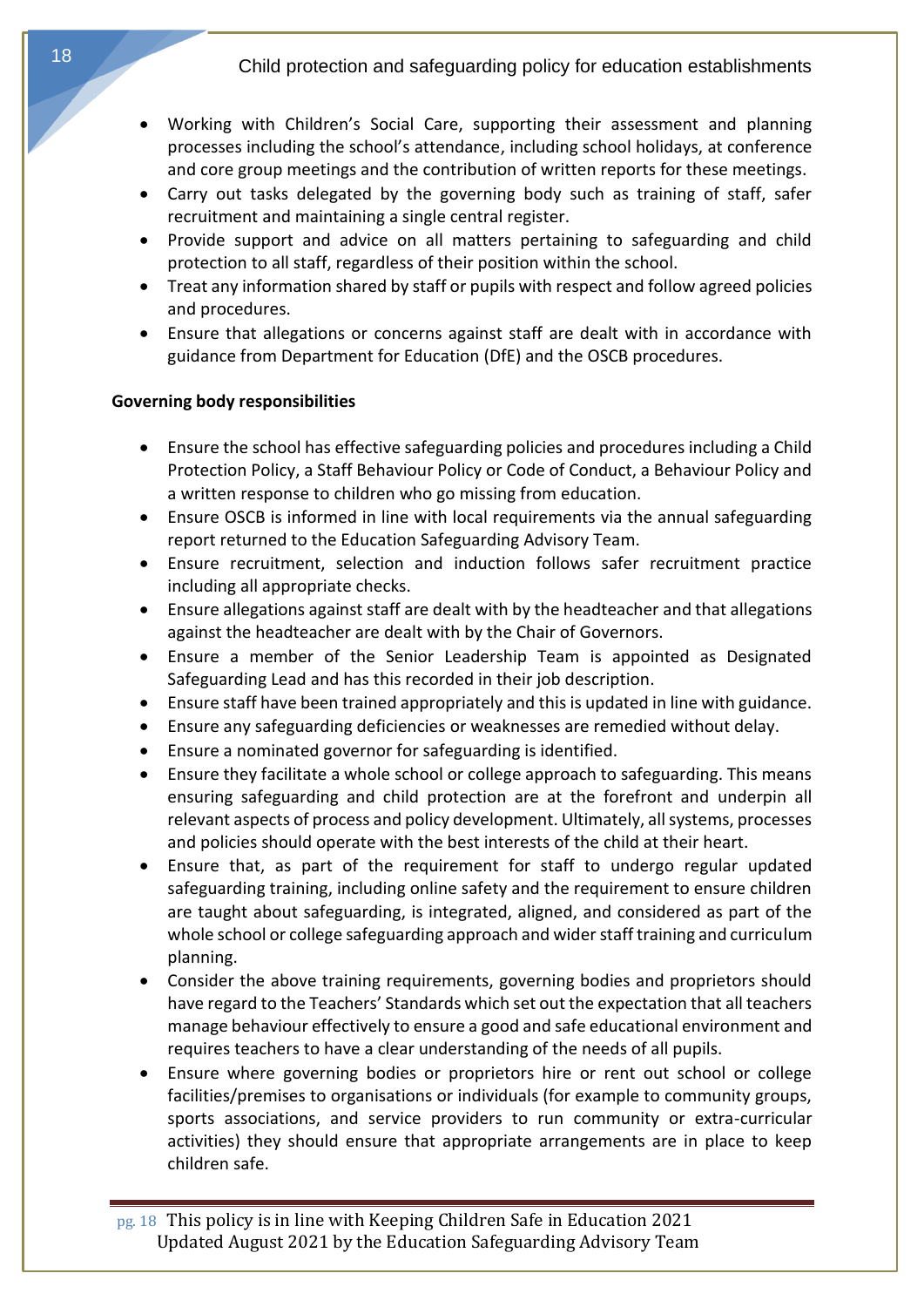# <span id="page-18-0"></span>**DSL responsibilities** *(in conjunction with DSL role description in KCSiE)*

In addition to the role of all staff and the senior management team, the DSL will:

- Refer cases to MASH, and the police where appropriate, in a timely manner avoiding any delay that could place the child at more risk.
- Assist the Governing Body in fulfilling its safeguarding responsibilities set out in legislation and statutory guidance.
- Attend appropriate training and demonstrate evidence of continuing professional development to carry out the role.
- Ensure every member of staff knows who the DSL and the DDSL are, have an awareness of the DSL role and know how to contact them.
- Ensure all staff and volunteers understand their responsibilities in being alert to the signs of abuse and responsibility for referring any concerns about a child to the DSL and concerns about an adult to the headteacher.
- Ensure whole school training occurs regularly, with at least annual updates so that staff and volunteers can fulfil their responsibilities knowledgeably.
- Ensure any members of staff joining the school outside the agreed training schedule receive induction prior to commencement of their duties.
- Keep records of child protection concerns securely and separately from the main pupil file and use these records to assess the likelihood of risk.
- Ensure that safeguarding records are transferred accordingly (separate from pupil files) and in a timely fashion when a child transfers school.
- Ensure that, where a pupil transfers school and is subject to a child protection plan or is a Child we care for, their information is passed to the new school immediately and that the child's social worker is informed. Consideration should be given to convening a transition meeting prior to moving if the case is complex or on-going.
- Be aware of the training opportunities and information provided by OSCB to ensure staff are aware of the latest local guidance on safeguarding.
- Develop, implement, and review procedures in the school that enable the identification and reporting of all cases, or suspected cases, of abuse.
- Meet any other expectations set out for DSLs in KCSIE 2021
- Help promote educational outcomes by sharing the information about the welfare, safeguarding and child protection issues that children, including children with a social worker, are experiencing, or have experienced, with teachers and school and college leadership staff.
- Work alongside and liaise with the three Safeguarding Partners in line with Working together to Safeguard Children and NSPCC. When to call the police guidance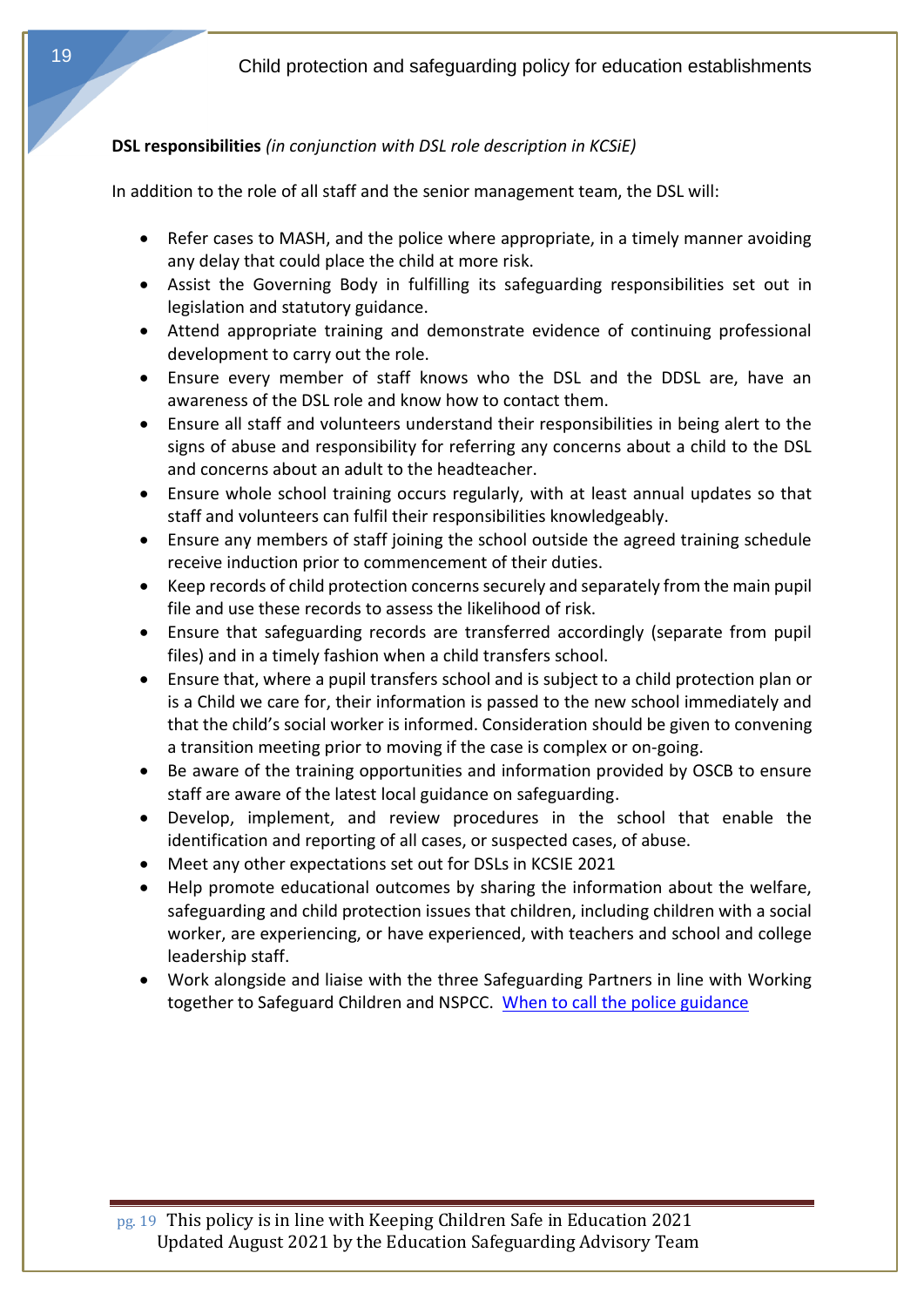# <span id="page-19-0"></span>**Annex 2-Dealing with Disclosures**

## **All staff should ensure:**

A member of staff who is approached by a child should listen positively and try to reassure them. They cannot promise complete confidentiality and should explain that they may need to pass information to other professionals, to help keep the child or other children safe. The degree of confidentiality should always be governed by the need to protect the child.

Additional consideration needs to be given to children with communication difficulties and for those whose preferred language is not English. It is important to communicate with them in a way that is appropriate to their age, understanding and preference.

<span id="page-19-1"></span>All staff should know who the DSL is and who to approach if the DSL is unavailable. Ultimately, all staff have the responsibility to make a referral to the police or social care directly and should do this if, for whatever reason, there are difficulties following the agreed protocol, e.g. they are the only adult on the school premises at the time and have concerns about sending a child home.

## **Guiding principles: the seven R's:**

#### **Receive**

- Listen to what is being said, without displaying shock or disbelief
- Accept what is said and take it seriously
- Make a note of what has been said as soon as practicable

#### **Reassure**

- Reassure the pupil, but only so far as is honest and reliable
- Don't make promises you may not be able to keep e.g. 'I'll stay with you' or 'everything will be alright now' or 'I'll keep this confidential'
- Do reassure e.g. you could say: 'I believe you', 'I am glad you came to me', 'I am sorry this has happened', 'We are going to do something together to get help'

## **Respond**

- Respond to the pupil only as far as is necessary for you to establish whether or not you need to refer this matter, but do not interrogate for full details
- Do not ask 'leading' questions i.e. 'did he touch your private parts?' or 'did she hurt you?' Such questions may invalidate your evidence (and the child's) in any later prosecution in court
- Do not ask the child why something has happened.
- Do not criticise the alleged perpetrator; the pupil may care about him/her, and reconciliation may be possible

pg. 20 This policy is in line with Keeping Children Safe in Education 2021 Updated August 2021 by the Education Safeguarding Advisory Team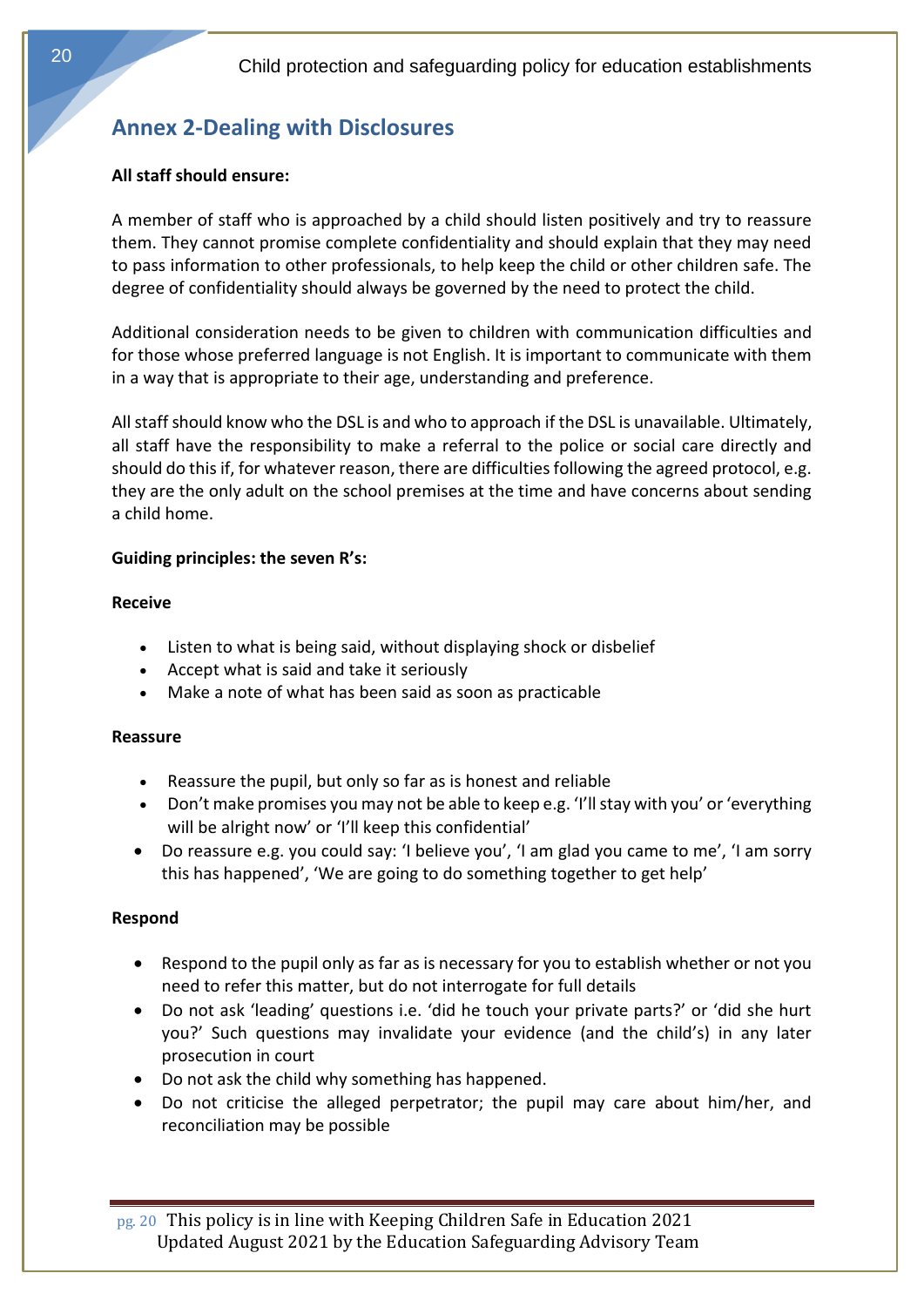• Do not ask the pupil to repeat it all for another member of staff. Explain what you have to do next and whom you have to talk to. Reassure the pupil that it will be a senior member of staff

#### **Report**

- Share concerns with the DSL as soon as possible by CPOMS-this will send an emailgood practice is also a face to face conversation alerting the DSL to an entry on CPOMS. Do not discuss details of the entry
- If you are not able to contact your DSL or the Deputy, and the child is at risk of immediate harm, contact MASH or Police immediately

## **Record**

- If possible, make some very brief notes at the time, and record them as soon as possible on CPOMS
- Keep your original notes on file-scan them and attach to CPOMS or hand the Gatekeeper or Headteacher to complete for you
- Record the date, time, place, persons present and noticeable nonverbal behaviour, and the words used by the child. If the child uses sexual 'pet' words, record the actual words used, rather than translating them into 'proper' words
- Complete a body map to indicate the position of any noticeable bruising
- Record facts and observable things, rather than your 'interpretations' or 'assumptions'

#### **Remember**

- Support the child: listen, reassure, and be available
- Complete confidentiality is essential. Share your knowledge only with appropriate professional colleagues
- Try to get some support for yourself if you need it

## **Review processes (led by DSL)**

- Has the action taken provided good outcomes for the child?
- Did the procedure work?
- Were any deficiencies or weaknesses identified in the procedure? Have these been remedied?
- Is further training required?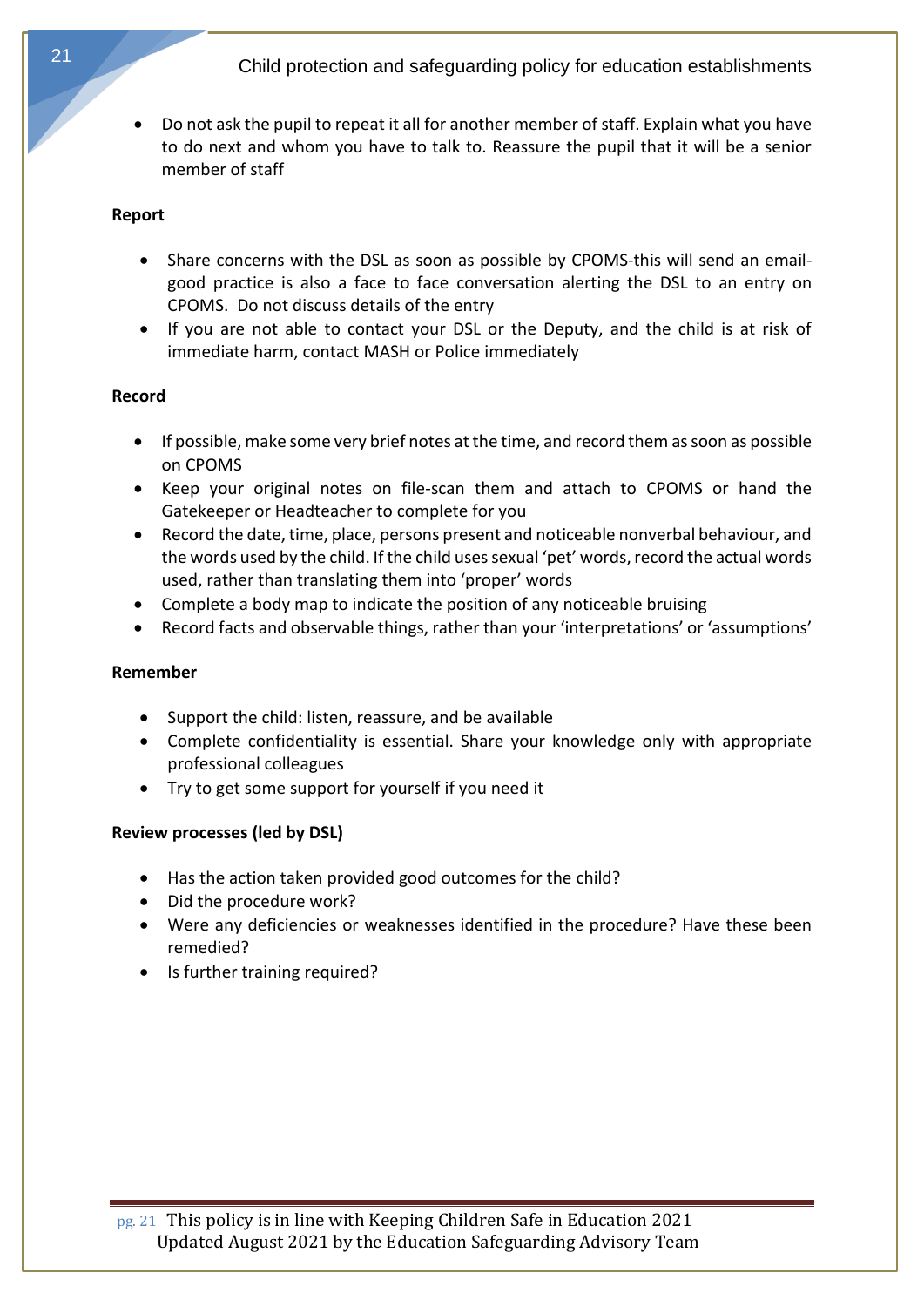# <span id="page-21-0"></span>**Annex 3-Abuse and Neglect**

Knowing what to look for is vital to the early identification of abuse and neglect. **All** staff should be aware of indicators of abuse and neglect so that they are able to identify cases of children who may be in need of help or protection. If staff are unsure, they should **always**  speak to the designated safeguarding lead (or deputy).

**All** school and college staff should be aware that abuse, neglect and safeguarding issues are rarely stand-alone events that can be covered by one definition or label. In most cases, multiple issues will overlap with one another.

## <span id="page-21-1"></span>**Definitions and Indicators of abuse and neglect**

<span id="page-21-2"></span>**Abuse**: a form of maltreatment of a child. Somebody may abuse or neglect a child by inflicting harm or by failing to act to prevent harm. Children may be abused in a family or in an institutional or community setting by those known to them or, more rarely, by others. Abuse can take place wholly online, or technology may be used to facilitate offline abuse. Children may be abused by an adult or adults or by another child or children.

**Physical abuse**: a form of abuse which may involve hitting, shaking, throwing, poisoning, burning or scalding, drowning, suffocating or otherwise causing physical harm to a child. Physical harm may also be caused when a parent or carer fabricates the symptoms of, or deliberately induces, illness in a child.

## **Indicators of physical abuse / factors that should increase concern**

- Multiple bruising or bruises and scratches (especially on the head and face)
- Clusters of bruises e.g., fingertip bruising (caused by being grasped)
- Bruises around the neck and behind the ears the most common abusive injuries are to the head
- Bruises on the back, chest, buttocks, or on the inside of the thighs
- Marks indicating injury by an instrument e.g., linear bruising (stick), parallel bruising (belt), marks of a buckle
- Bite marks
- Deliberate burning may also be indicated by the pattern of an instrument or object e.g., electric fire, cooker, cigarette
- Scalds with upward splash marks or *tide marks*
- Untreated injuries
- Recurrent injuries or burns
- Bald patches.

**In the social context of the school, it is normal to ask about a noticeable injury. The response to such an enquiry is generally light-hearted and detailed. So, most of all, concern should be increased when:** 

• the explanation given does not match the injury

pg. 22 This policy is in line with Keeping Children Safe in Education 2021 Updated August 2021 by the Education Safeguarding Advisory Team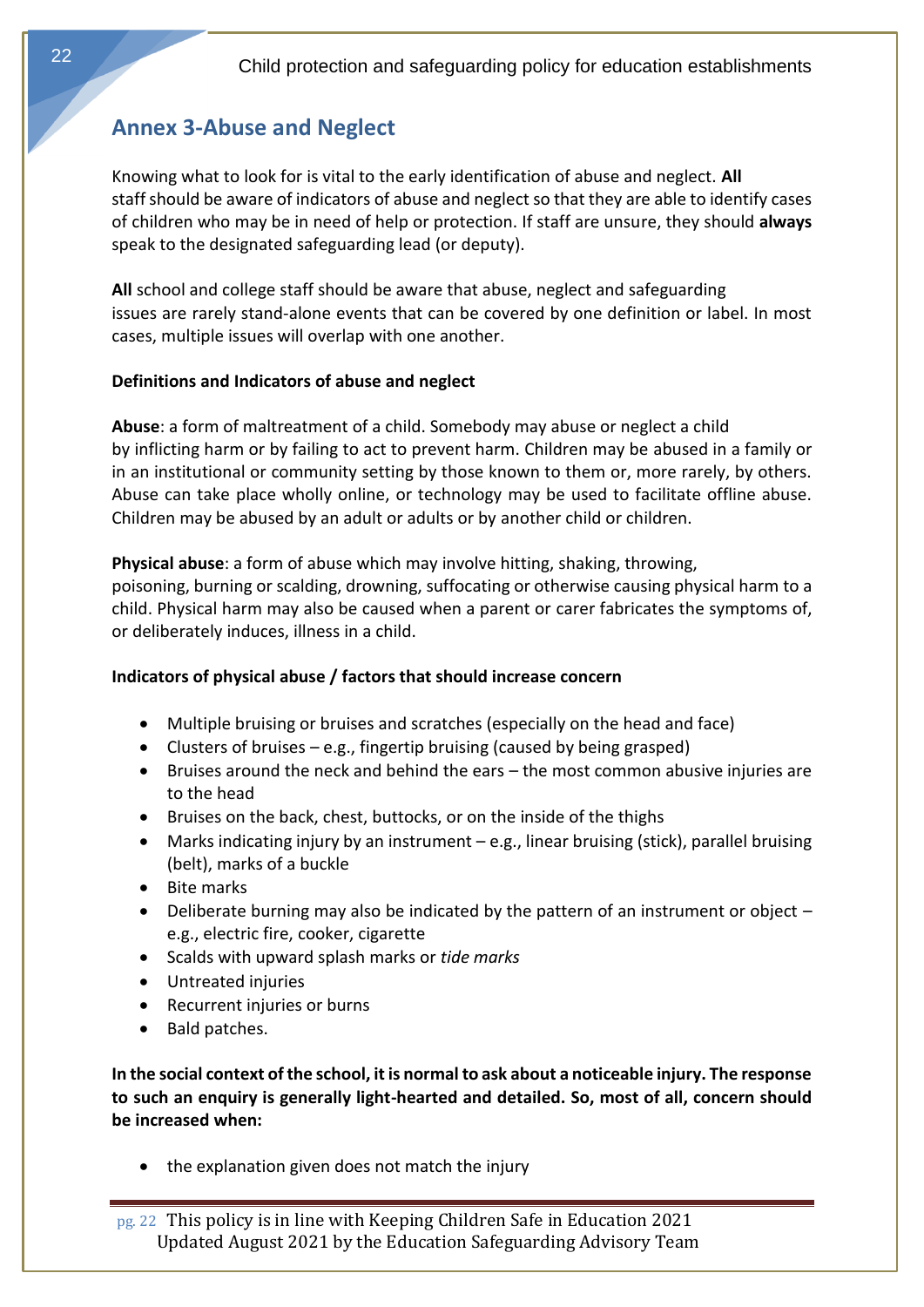- the explanation uses words or phrases that do not match the vocabulary of the child (adult words)
- no explanation is forthcoming
- the child (or the parent/carer) is secretive or evasive
- the injury is accompanied by allegations of abuse or assault

#### **You should be concerned if the child or young person:**

- is reluctant to have parents/carers contacted
- runs away or shows fear of going home
- is aggressive towards themselves or others
- flinches when approached or touched
- is reluctant to undress to change clothing for sport
- wears long sleeves during hot weather
- is unnaturally compliant in the presence of parents/carers.
- has a fear of medical help or attention
- admits to a punishment that appears excessive.

<span id="page-22-0"></span>Link to OSCB guidance on physical abuse [https://www.oscb.org.uk/safeguarding](https://www.oscb.org.uk/safeguarding-themes/physical-abuse/)[themes/physical-abuse/](https://www.oscb.org.uk/safeguarding-themes/physical-abuse/)

#### **Emotional abuse**: the persistent emotional maltreatment of a child such as to

cause severe and adverse effects on the child's emotional development. It may involve conveying to a child that they are worthless or unloved, inadequate, or valued only insofar as they meet the needs of another person. It may include not giving the child opportunities to express their views, deliberately silencing them or 'making fun' of what they say or how they communicate. It may feature age or developmentally inappropriate expectations being imposed on children. These may include interactions that are beyond a child's developmental capability as well as overprotection and limitation of exploration and learning or preventing the child from participating in normal social interaction. It may involve seeing or hearing the ill-treatment of another. It may involve serious bullying (including cyberbullying), causing children frequently to feel frightened or in danger, or the exploitation or corruption of children. Some level of emotional abuse is involved in all types of maltreatment of a child, although it may occur alone.

#### **Indicators of emotional abuse**

#### **Developmental issues**

- Delays in physical, mental and emotional development
- Poor school performance
- Speech disorders, particularly sudden disorders or changes.

#### **Behaviour**

- Acceptance of punishment which appears excessive
- Over-reaction to mistakes
- Continual self-deprecation (I'm stupid, ugly, worthless etc)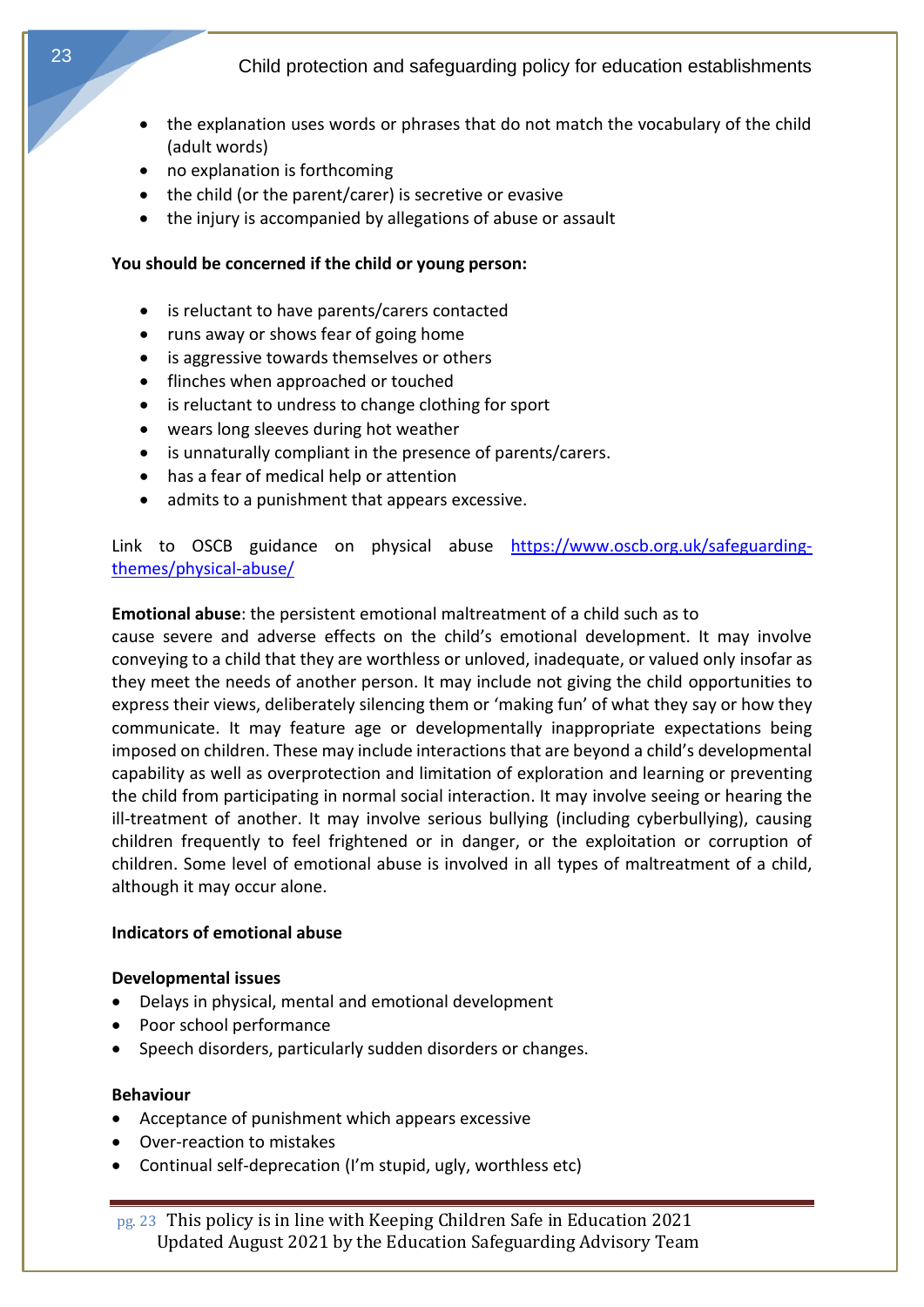- Neurotic behaviour (such as rocking, hair-twisting, thumb-sucking)
- Self-mutilation
- Suicide attempts
- Drug/solvent abuse
- Running away
- Compulsive stealing, scavenging
- Acting out
- Poor trust in significant adults
- Regressive behaviour  $-e.g.,$  wetting
- Eating disorders
- Destructive tendencies
- Neurotic behaviour
- Arriving early at school, leaving late

#### **Social issues**

- Withdrawal from physical contact
- Withdrawal from social interaction
- Over-compliant behaviour
- Insecure, clinging behaviour
- Poor social relationships

#### **Emotional responses**

- Extreme fear of new situations
- Inappropriate emotional responses to painful situations ("I deserve this")
- Fear of parents being contacted
- Self-disgust
- Low self-esteem
- Unusually fearful with adults
- Lack of concentration, restlessness, aimlessness
- Extremes of passivity or aggression

Most harm is produced in *low warmth, high criticism* homes, not from single incidents. Emotional abuse is difficult to define, identify/recognise and/or prove. Emotional abuse is chronic and cumulative and has a long-term impact.

It is sometimes possible to spot emotionally abusive behavior from parents and car/ers to their children, by the way that the adults are speaking to, or behaving towards children. An appropriate challenge or intervention could affect positive change and prevent more intensive work being carried out later on.

Link to OSCB guidance on emotional abuse <https://www.oscb.org.uk/safeguarding-themes/emotional-abuse/> Link to OSCB guidance on Domestic Abuse <https://www.oscb.org.uk/safeguarding-themes/domestic-abuse/>

**Sexual abuse**: involves forcing or enticing a child or young person to take part in

pg. 24 This policy is in line with Keeping Children Safe in Education 2021 Updated August 2021 by the Education Safeguarding Advisory Team

24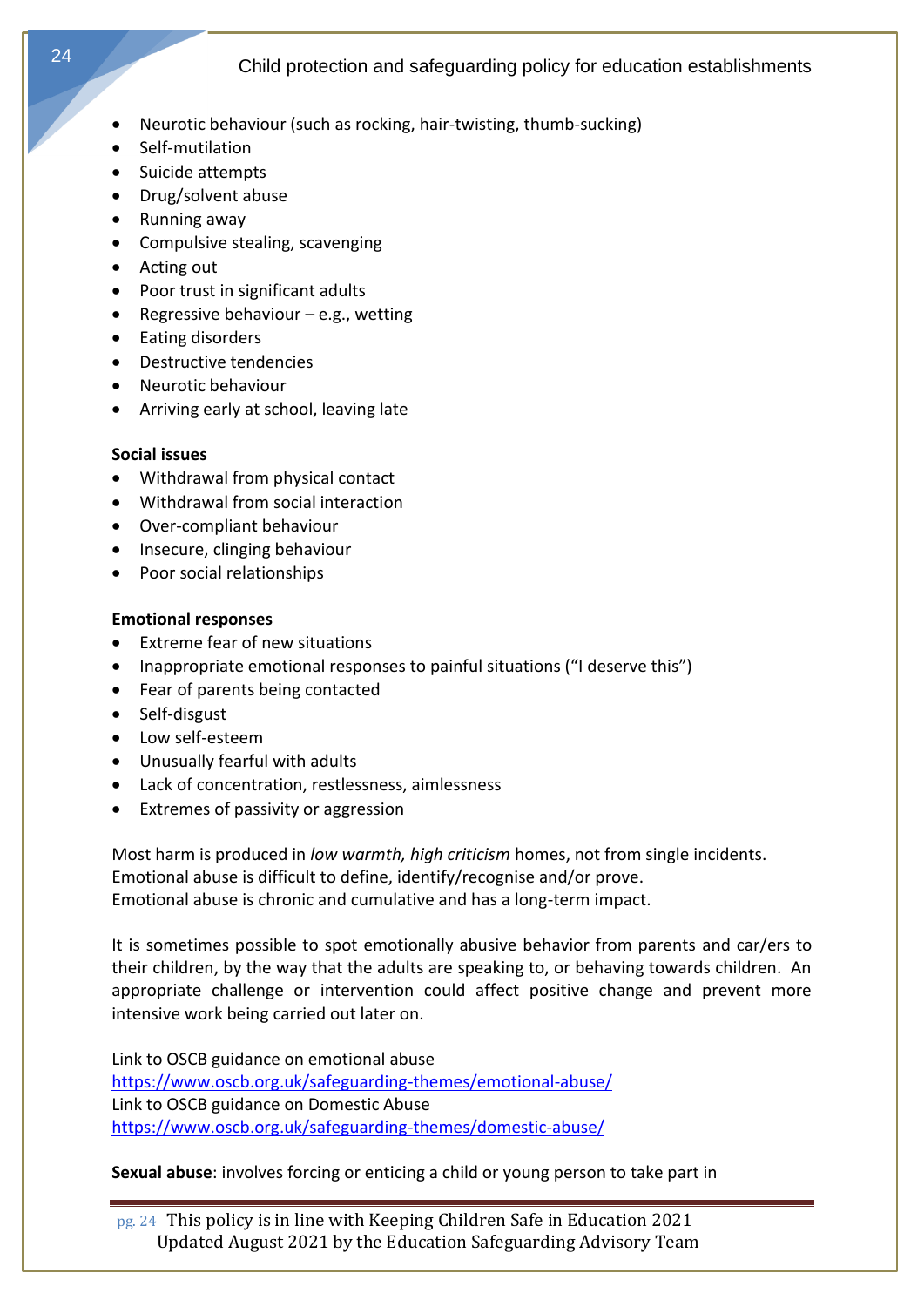sexual activities, not necessarily involving a high level of violence, whether or not the child is aware of what is happening. The activities may involve physical contact, including assault by penetration (for example rape or oral sex) or non-penetrative acts such as masturbation, kissing, rubbing and touching outside of clothing. They may also include noncontact activities, such as involving children in looking at, or in the production of, sexual images, watching sexual activities, encouraging children to behave in sexually inappropriate ways, or grooming a child in preparation for abuse. Sexual abuse can take place online, and technology can be used to facilitate offline abuse. Sexual abuse is not solely perpetrated by adult males. Women can also commit acts of sexual abuse, as can other children. The sexual abuse of children by other children is a specific safeguarding issue in education see ANNEX 4.

## <span id="page-24-0"></span>**Child sexual abuse:**

- it is often planned and systematic people do not sexually abuse children by accident, though sexual abuse can be opportunistic
- grooming the child people who abuse children take care to choose a vulnerable child and often spend time making them dependent
- grooming the child's environment abusers try to ensure that potential adult protectors (parents and other carers especially) are not suspicious of their motives.

Most people who sexually abuse children are men, but some women sexually abuse too.

## **Indicators of sexual abuse**

## **Physical observations**

- Damage to genitalia, anus, or mouth
- Sexually transmitted diseases
- Unexpected pregnancy, especially in very young girls
- Soreness in genital area, anus or mouth and other medical problems such as chronic itching
- Unexplained recurrent urinary tract infections and discharges or abdominal pain

# **Behavioural observations**

- Sexual knowledge inappropriate for age
- Sexualised behaviour or affection inappropriate for age
- Sexually provocative behaviour/promiscuity
- Hinting at sexual activity. Inexplicable decline in school performance
- Depression or other sudden apparent changes in personality as becoming insecure or clinging
- Lack of concentration, restlessness, aimlessness
- Socially isolated or withdrawn
- Overly compliant behaviour
- Acting out, aggressive behaviour
- Poor trust or fear concerning significant adults
- Regressive behaviour,
- Onset of wetting, by day or night; nightmares
- Onset of insecure, clinging behaviour

pg. 25 This policy is in line with Keeping Children Safe in Education 2021 Updated August 2021 by the Education Safeguarding Advisory Team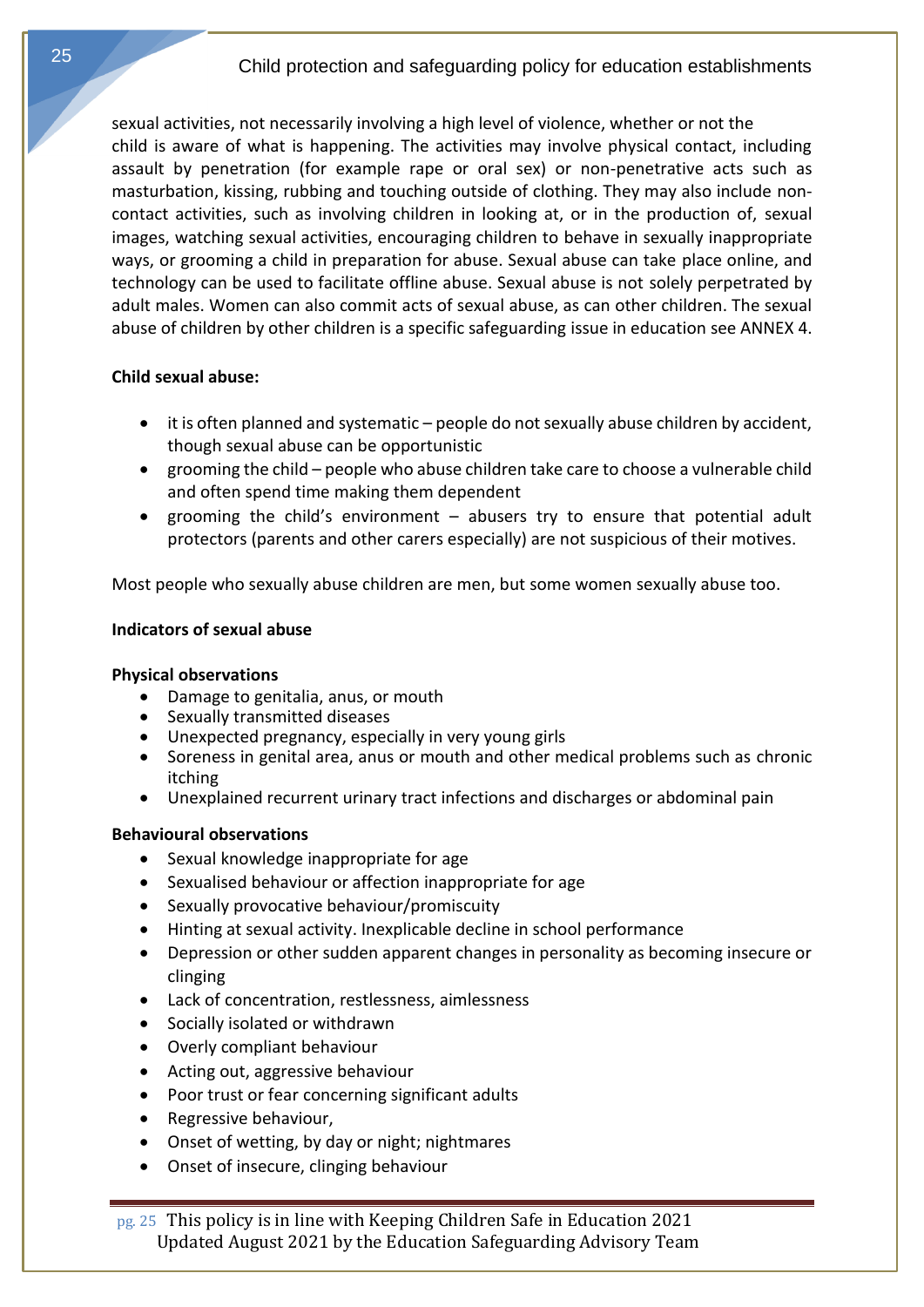- Arriving early at school, leaving late, running away from home
- Suicide attempts, self-mutilation, self-disgust
- Suddenly drawing sexually explicit pictures
- Eating disorders or sudden loss of appetite or compulsive eating
- Regressing to younger behaviour patterns such as thumb sucking or bringing out discarded cuddly toys
- Become worried about clothing being removed

#### <span id="page-25-0"></span>Link to OSCB guidance on sexual abuse <https://www.oscb.org.uk/safeguarding-themes/sexual-abuse/>

**Neglect**: the persistent failure to meet a child's basic physical and/or psychological needs, likely to result in the serious impairment of the child's health or development.

Neglect may occur during pregnancy, for example, as a result of maternal substance abuse. Once a child is born, neglect may involve a parent or carer failing to: provide adequate food, clothing and shelter (including exclusion from home or abandonment); protect a child from physical and emotional harm or danger; ensure adequate supervision (including the use of inadequate care-givers); or ensure access to appropriate medical care or treatment. It may also include neglect of, or unresponsiveness to, a child's basic emotional needs.

# **NSPCC research has highlighted the following examples of the neglect of children under 12:**

- frequently going hungry
- frequently having to go to school in dirty clothes
- regularly having to look after themselves because of parents being away or having problems such as drug or alcohol misuse
- being abandoned or deserted
- living at home in dangerous physical conditions
- not being taken to the doctor when ill
- not receiving dental care.

Neglect is a difficult form of abuse to recognise and is often seen as less serious than other categories. It is, however, very damaging: children who are neglected often develop more slowly than others and may find it hard to make friends and fit in with their peer group.

Neglect is often noticed at a stage when it does not pose a risk to the child. The duty to safeguard and promote the welfare of children (*What to do if You're Worried a Child is Being Abused* DfE 2015) would suggest that an appropriate intervention or conversation at this early stage can address the issue and prevent a child continuing to suffer until it reaches a point when they are at risk of harm or in significant need.

Link to the OSCB guidance on Neglect and toolkit: [http://www.oscb.org.uk/safeguarding](http://www.oscb.org.uk/safeguarding-themes/neglect/)[themes/neglect/](http://www.oscb.org.uk/safeguarding-themes/neglect/) 

Neglect is often linked to other forms of abuse, so any concerns school staff have should at least be discussed with the DSL.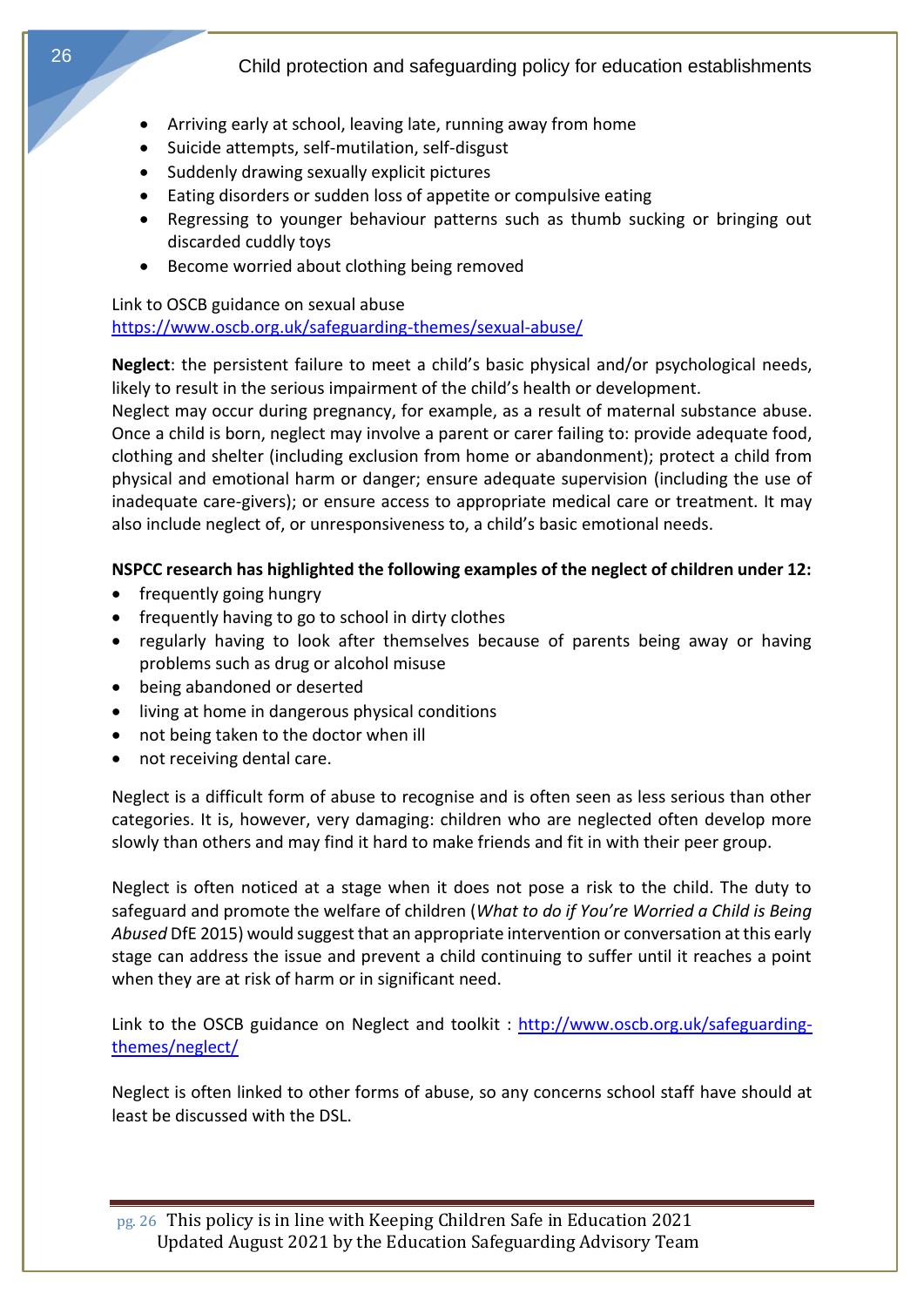# **Indicators of neglect**

The following is a summary of some of the indicators that may suggest a child is being abused or is at risk of harm. It is important to recognise that indicators alone cannot confirm whether a child is being abused. Each child should be seen in the context of their family and wider community and a proper assessment carried out by appropriate persons. What is important to keep in mind is that if you feel unsure or concerned, do something about it. Don't keep it to yourself. The OSCB childcare and development checklist/toolkit provides a more detailed list of indicators of neglect and is available to all staff

# **Physical indicators of neglect**

- Constant hunger and stealing food
- Poor personal hygiene unkempt, dirty or smelly
- Underweight
- Dress unsuitable for weather
- Poor state of clothing
- Illness or injury untreated

# **Behavioural indicators of neglect**

- Constant tiredness
- Frequent absence from school or lateness
- Missing medical appointments
- Isolated among peers
- <span id="page-26-0"></span>• Frequently unsupervised
- Stealing or scavenging, especially food

# **Annex 4-Peer on peer abuse**

**All** staff should be aware that children can abuse other children (often referred to as peer-on-peer abuse). This is most likely to include, but may not be limited to:

- bullying (including cyberbullying).
- physical abuse such as hitting, kicking, shaking, biting, hair pulling, or otherwise
- causing physical harm.
- sexual violence, such as rape, assault by penetration and sexual assault
- sexual harassment, such as sexual comments, remarks, jokes and online sexual harassment, which may be stand-alone or part of a broader pattern of abuse.
- up skirting, which typically involves taking a picture under a person's clothing without them knowing, with the intention of viewing their genitals or buttocks to obtain sexual gratification, or cause the victim humiliation, distress or alarm.
- sexting (also known as youth produced sexual imagery); and
- initiation/hazing type violence and rituals.

**All** staff should be clear as to the school's or college's policy and procedures with regards to peer-on-peer abuse. Our school uses the OCC Peer on Peer guidance.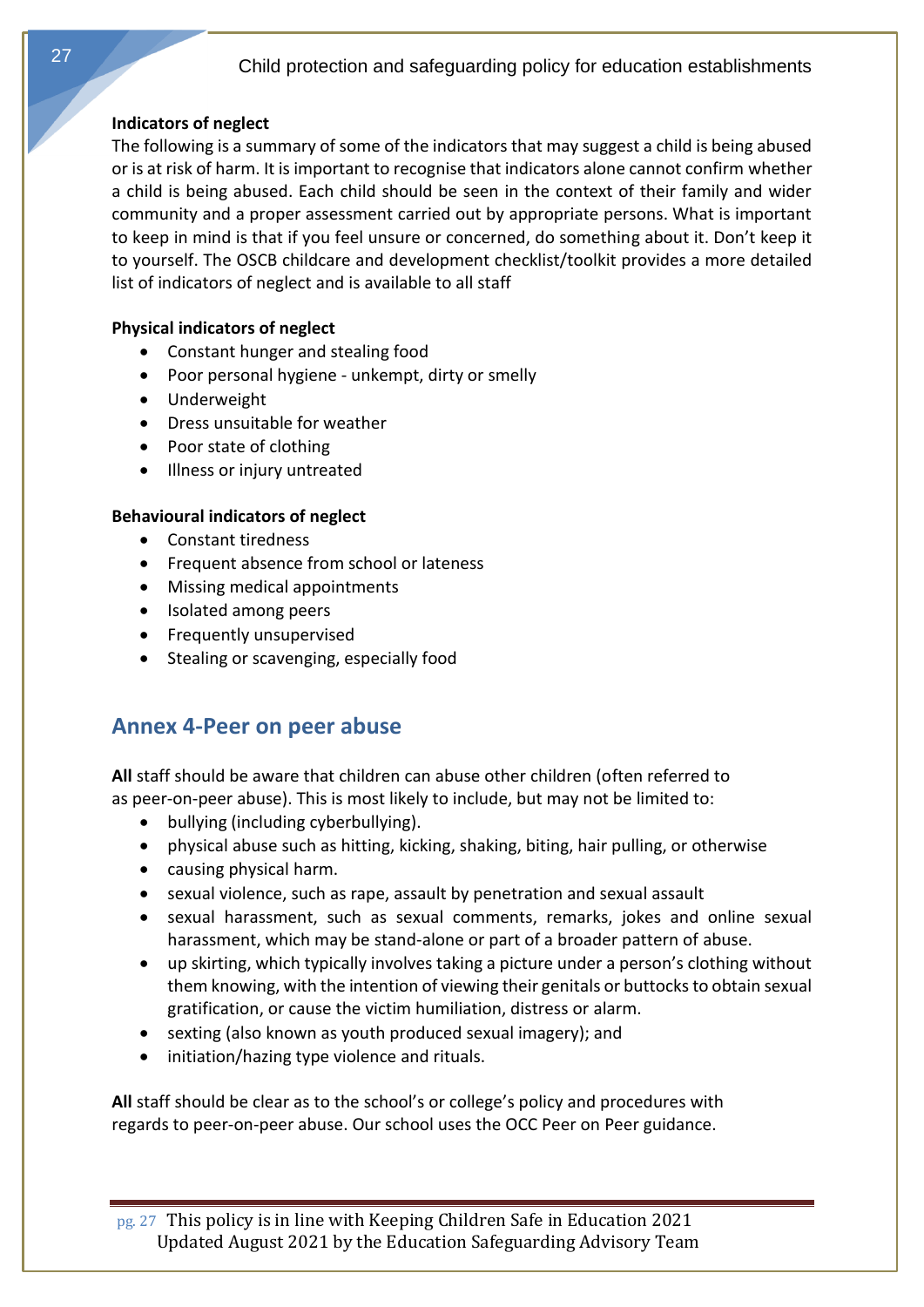#### <span id="page-27-0"></span>**Sexual violence and sexual harassment between children**

There is concern nationally relating to a culture of misogyny and sexual harassment in many schools and the DfE and Ofsted have reviewed school procedures. As a response, all school/colleges should include a statement on the school's website that gives information on reporting concerns or abuse using the new Government helpline and email address. Schools/colleges should have clear mechanisms for students to report concerns within school that are signposted and prevalent.

Part 5 of the statutory guidance in Keeping Children Safe in Education 2021 sets out how our school/college will manage reports of child-on-child sexual violence and harassment. That part of the guidance also links through to a further Department for Education (DfE) advice document from September 2021: **'Sexual violence and sexual harassment between children in schools and colleges'**. This document is read and understood by DSLs and referred to as needed, particularly if a report of child-on-child sexual violence or sexual harassment is made.

If a report is made, the designated safeguarding lead will lead how the report is dealt with, given the high-profile nature of the report. This will be in liaison with the Headteacher. Where the DSL is unavailable, a Deputy DSL will lead. On a case-by-case basis, there will be consideration made as to the gender of the DSL or Deputy, so that the victim feels comfortable with how the investigation is managed.

When it comes to action to manage the report, the needs and wishes of the victim will take centre stage. Considerations should include how the investigation proceeds and what support the victim requires. Sexual violence and sexual harassment are not acceptable and will not be tolerated. Reports will not be passed off as banter or part of growing up.

Where a report of rape, assault by penetration or sexual assault is made, children's social care and the police will be informed. Before doing so, this will be discussed with the victim and their parents/carers, explaining why it is important for other agencies to know and how these agencies will be able to support the victim. Other allegations will be managed within the school and/or with support from children's social care providers.

<span id="page-27-1"></span>The guidance and the DfE advice set out the steps the school will take to manage the students involved, including risk assessments, separating the students in lessons, investigating the report, and supporting the victim and alleged perpetrator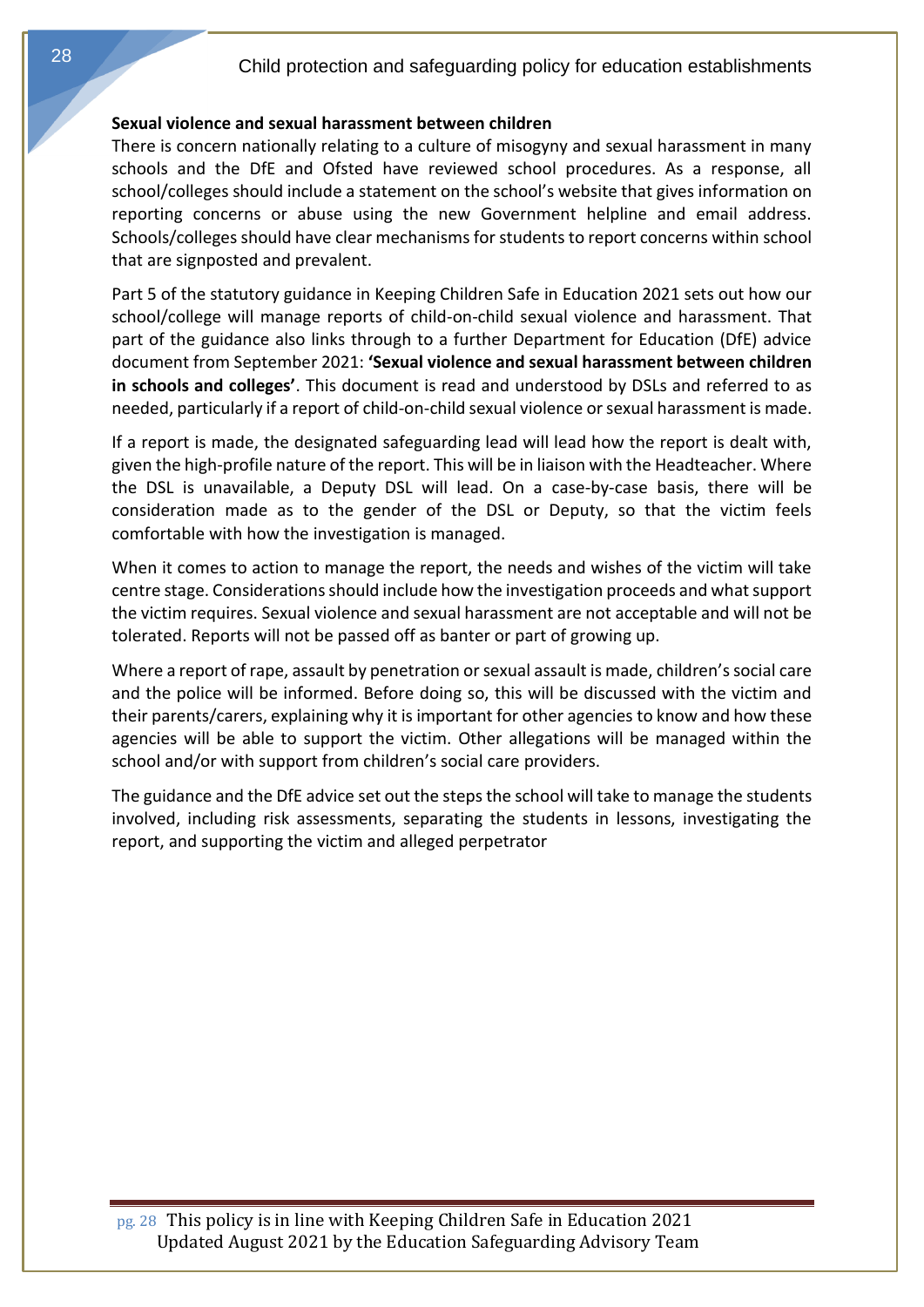# **Annex 5-Online Safety**

*If schools, choose to integrate online safety within the child protection policy (and not have a separate policy) then Governing bodies and proprietors will need to ensure that there is sufficient depth of information provided within this section***.**

- It is recognised by Kingfisher School that the use of technology presents challenges and risks to children and adults both inside and outside of school.
- The DSL has overall responsibility for online safeguarding within the school.
- Kingfisher School identifies that the issues can be broadly categorised into three areas of risk:
	- o **content:** being exposed to illegal, inappropriate or harmful material
	- o **contact:** being subjected to harmful online interaction with other users
	- o **conduct:** personal online behaviour that increases the likelihood of, or causes, harm.
- The DSL and leadership team have read annex C regarding Online Safety within 'Keeping Children Safe in Education' 2021.
- Kingfisher School recognises the specific risks that can be posed by mobile phones and cameras and in accordance with KCSIE 2021 and EYFS 2021has appropriate policies in place that are shared and understood by all members of the school community. Further information about specific approaches relating to this can be found in the schools *Online Safety Policy, Acceptable Use Policy and Image Use Policy* which can be found *in the staff room/ office/ staff intranet/ website etc. If the school does not have separate policies relating to the use of mobile phones and devices then this information should be detailed within the Child Protection Policy.*
- As schools and colleges increasingly work online, it is essential that children are safeguarded from potentially harmful and inappropriate online material Kingfisher School will ensure that appropriate filtering and monitoring systems are in place when pupils and staff access school systems and internet provision.
- Kingfisher School acknowledges that whilst filtering and monitoring is an important part of school's online safety responsibilities, it is only one part of our approach to online safety. Pupils and adults may have access to systems external to the school control such as mobile phones and other internet enabled devices and technology and where concerns are identified appropriate action will be taken.
- Kingfisher School acknowledge where children are being asked to learn online at home the department has provided advice to support schools and colleges do so safely.

Kingfisher School will ensure a comprehensive whole school curriculum response is in place to enable all pupils to learn about and manage online risks effectively and will support parents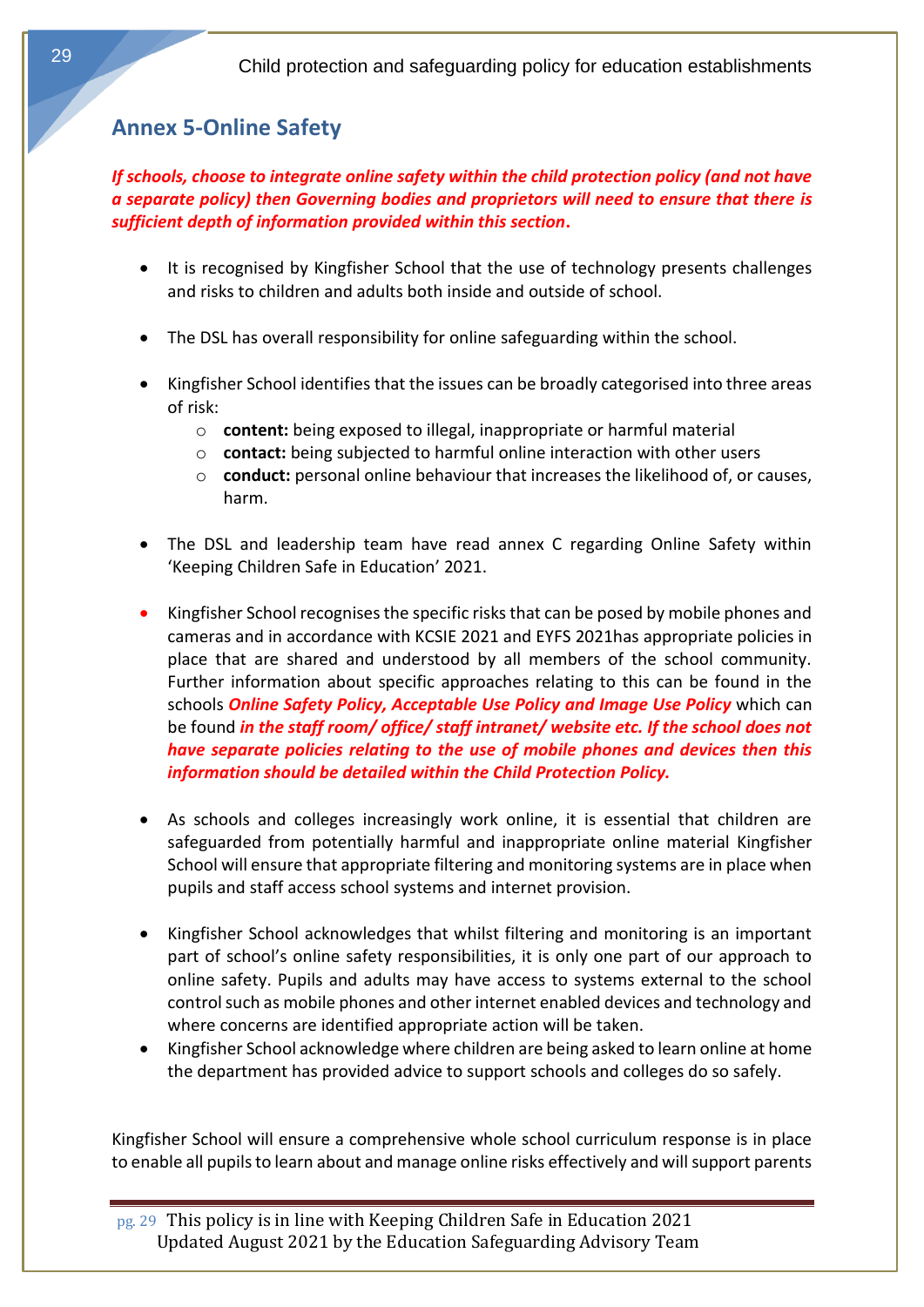<span id="page-29-0"></span>and the wider school community (including all members of staff) to become aware and alert to the need to keep children safe online.

# **Annex 6-Safeguarding issues**

<span id="page-29-1"></span>**All** staff should have an awareness of safeguarding issues which can put children at risk of harm. Behaviours linked to issues such as drug taking, alcohol abuse, deliberately missing education and sexting (also known as youth produced sexual imagery) can put children in danger.

#### **Mental health**

Within our school, we aim to promote positive mental health and wellbeing for our whole community (students, staff, parents and carers), and recognise how important mental health and emotional wellbeing is to our lives, in just the same way as physical health. We recognise that children and young people's mental health is a crucial factor in their overall wellbeing and can affect their learning and achievement. All children and young people will have varying mental health during their school career. However, some face significant life events which can seriously impact their emotional wellbeing and can include mental illness.

The Department for Education (DfE) recognises that: "Schools have a role to play in supporting the mental health and wellbeing of children" (Mental Health and Behaviour in School, 2018). Schools can be a place for all students to experience a nurturing and supportive environment that has the potential to develop self-esteem and give positive experiences for overcoming adversity and building resilience.

Schools are also a place of respite from difficult home lives and offers, positive role models and relationships, which are critical in promoting the wellbeing of all young people.

<span id="page-29-2"></span>The role of school is to ensure that students can manage times of change and stress, and that they are supported to reach their potential or access help when they need it. The school also has a role to ensure that students learn about what they can do to maintain positive mental health, what affects their mental health, how they can help reduce the stigma surrounding mental health issues, and where they can go if they need help and support.

#### **Serious violence**

All staff should be aware of indicators, which may signal that children are at risk from, or are involved with serious violent crime. These may include increased absence from school, a change in friendships or relationships with older individuals or groups, a significant decline in performance, signs of self-harm or a significant change in wellbeing, or signs of assault or unexplained injuries. Unexplained gifts or new possessions could also indicate that children have been approached by, or are involved with, individuals associated with criminal networks or gangs.

All staff should be aware of the associated risks and understand the measures in place to manage these. Advice for schools and colleges is provided in the Home Office's Preventing youth violence and gang involvement [https://www.gov.uk/government/publications/advice-to-schools-and-colleges-on-gangs-](https://www.gov.uk/government/publications/advice-to-schools-and-colleges-on-gangs-and-youth-violence)

pg. 30 This policy is in line with Keeping Children Safe in Education 2021 Updated August 2021 by the Education Safeguarding Advisory Team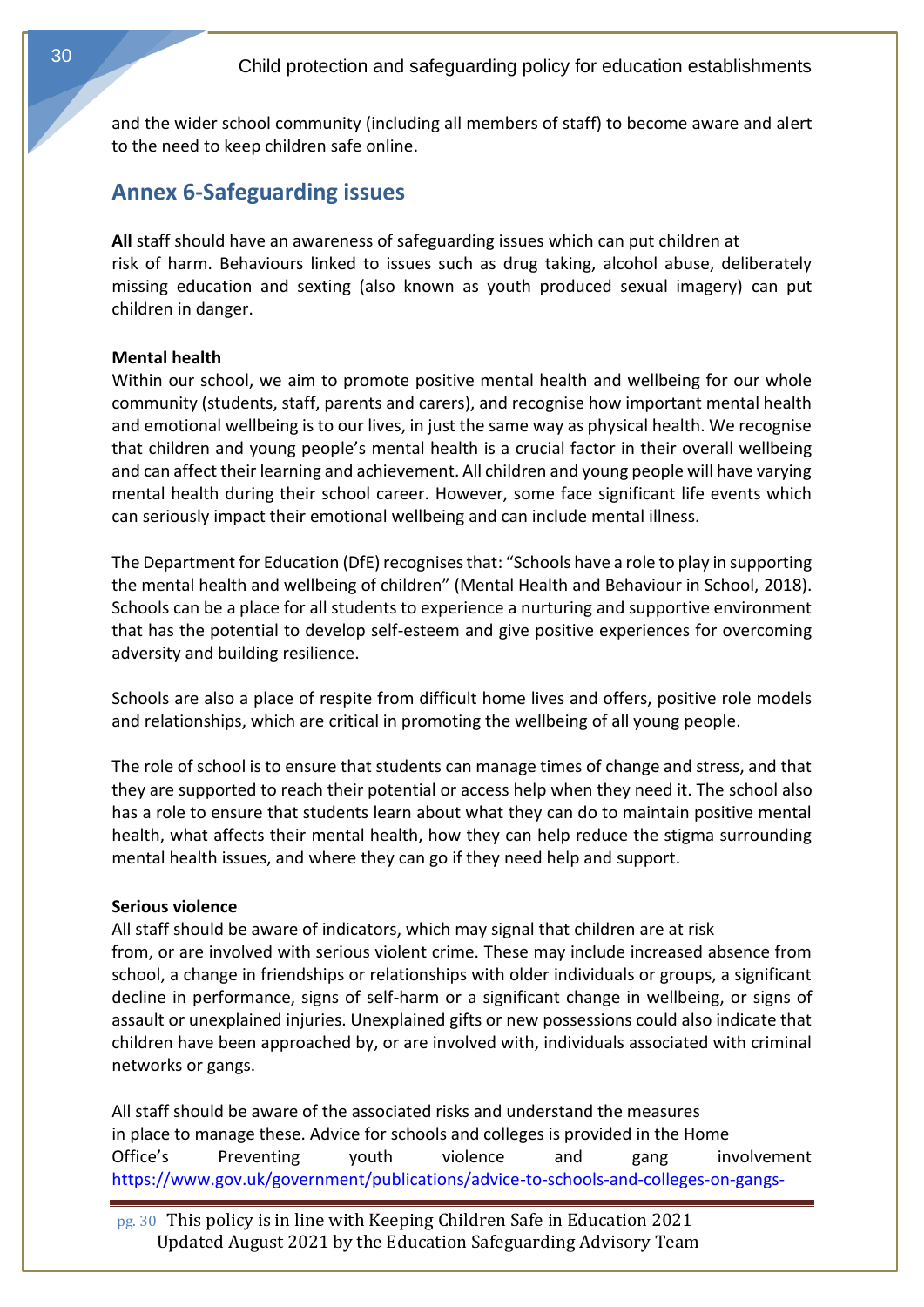<span id="page-30-0"></span>[and-youth-violence](https://www.gov.uk/government/publications/advice-to-schools-and-colleges-on-gangs-and-youth-violence) and its Criminal exploitation of children and vulnerable adults: county lines guidance [https://www.gov.uk/government/publications/criminal-exploitation-of](https://www.gov.uk/government/publications/criminal-exploitation-of-children-and-vulnerable-adults-county-lines)[children-and-vulnerable-adults-county-lines](https://www.gov.uk/government/publications/criminal-exploitation-of-children-and-vulnerable-adults-county-lines)

#### **Upskirting**

<span id="page-30-1"></span>'Upskirting' typically involves taking a picture under a person's clothing without them knowing, with the intention of viewing their genitals or buttocks to obtain sexual gratification, or cause the victim humiliation, distress or alarm. It is now a criminal offence and the perpetrator can face s sentence of up to 2 years in prison. Anyone of any gender can be a victim.

**So-called 'honour-based' Abuse (including Female Genital Mutilation and Forced Marriage)** So-called 'honour-based' Abuse (HBA) encompasses incidents or crimes which have been committed to protect or defend the honour of the family and/or the community, including female genital mutilation (FGM), forced marriage, and practices such as breast ironing. Abuse committed in the context of preserving "honour" often involves a wider network of family or community pressure and can include multiple perpetrators. It is important to be aware of this dynamic and additional risk factors when deciding what form of safeguarding action to take. All forms of HBA are abuse (regardless of the motivation) and should be handled and escalated as such. Professionals in all agencies, and individuals and groups in relevant communities, need to be alert to the possibility of a child being at risk of HBA, or already having suffered HBA.

#### <span id="page-30-2"></span>**Female Genital Mutilation**

FGM comprises all procedures involving partial or total removal of the external female genitalia or other injury to the female genital organs. It is illegal in the UK and is a form of child abuse with long-lasting harmful consequences.

Whilst **all** staff should speak to the designated safeguarding lead (or deputy) with regard to any concerns about female genital mutilation (FGM), there is a specific **legal duty on teachers**. If a teacher, in the course of their work in the profession, discovers that an act of FGM appears to have been carried out on a girl under the age of 18, the teacher **must**  report this to the police.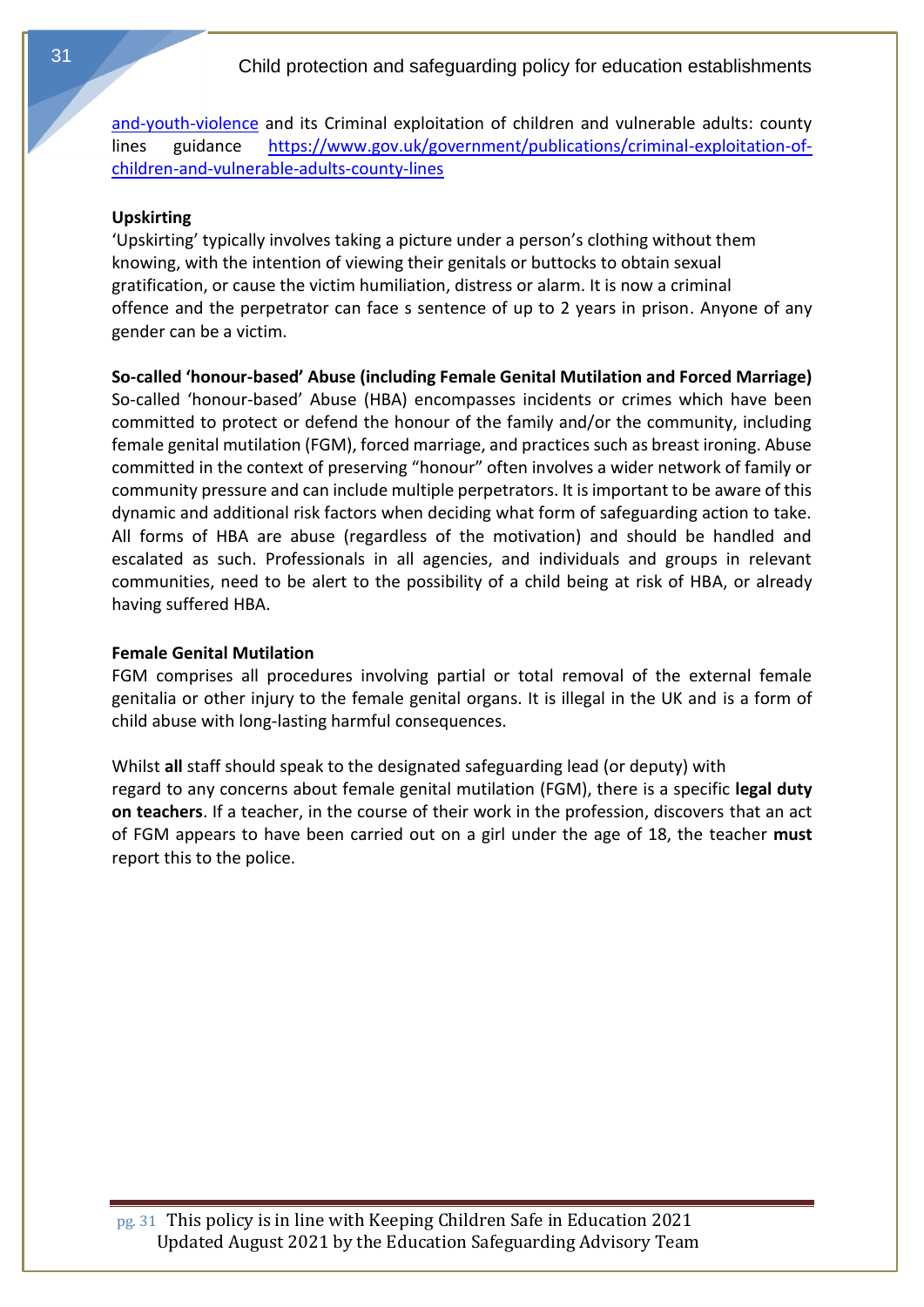#### <span id="page-31-0"></span>**Contextual safeguarding**

All staff should be aware that safeguarding incidents and/or behaviours can be associated with factors outside the school or college and/or can occur between children outside of these environments. All staff, but especially the designated safeguarding lead (and deputies) should consider whether children are at risk of abuse or exploitation in situations outside their families. Extra-familial harms take a variety of different forms and children can be vulnerable to multiple harms including (but not limited to) sexual exploitation, criminal exploitation, and serious youth violence.

Children's social care assessments should consider such factors, so it is important that schools and colleges provide as much information as possible as part of the referral process. This will allow any assessment to consider all the available evidence and the full context of any abuse. Additional information regarding contextual safeguarding is available here: <https://contextualsafeguarding.org.uk/about/what-is-contextual-safeguarding>

<span id="page-31-1"></span>Link to OSCB guidance on contextual safeguarding [https://www.oscb.org.uk/safeguarding](https://www.oscb.org.uk/safeguarding-themes/contextual-safeguarding/)[themes/contextual-safeguarding/](https://www.oscb.org.uk/safeguarding-themes/contextual-safeguarding/)

#### **Children missing from education**

All staff should be aware that children going missing, particularly repeatedly, can act as a vital warning sign of a range of safeguarding possibilities. This may include abuse and neglect, which may involve sexual abuse or exploitation and child criminal exploitation. It may indicate mental health problems, risk of substance abuse, risk of travelling to conflict zones, risk of female genital mutilation or risk of forced marriage. Early intervention is necessary to identify the existence of any underlying safeguarding risk and to help prevent the risks of a child going missing in future. Staff should be aware of their school's or college's unauthorised absence and children missing from education procedures.

#### <span id="page-31-2"></span>**Child sexual exploitation and child criminal exploitation (CCE)**

Both CSE and CCE are forms of abuse and both occur where an individual or group takes advantage of an imbalance in power to coerce, manipulate or deceive a child into sexual or criminal activity. Whilst age may be the most obvious, this power imbalance can also be due to a range of other factors including gender, sexual identity, cognitive ability, physical strength, status, and access to economic or other resources. In some cases, the abuse will be in exchange for something the victim needs or wants and/or will be to the financial benefit or other advantage (such as increased status) of the perpetrator or facilitator. The abuse can be perpetrated by individuals or groups, males or females, and children or adults. The abuse can be a one-off occurrence or a series of incidents over time and range from opportunistic to complex organised abuse. It can involve force and/or enticement-based methods of compliance and may, or may not, be accompanied by violence or threats of violence. Victims can be exploited even when activity appears consensual, and it should be noted exploitation as well as being physical can be facilitated and/or take place online.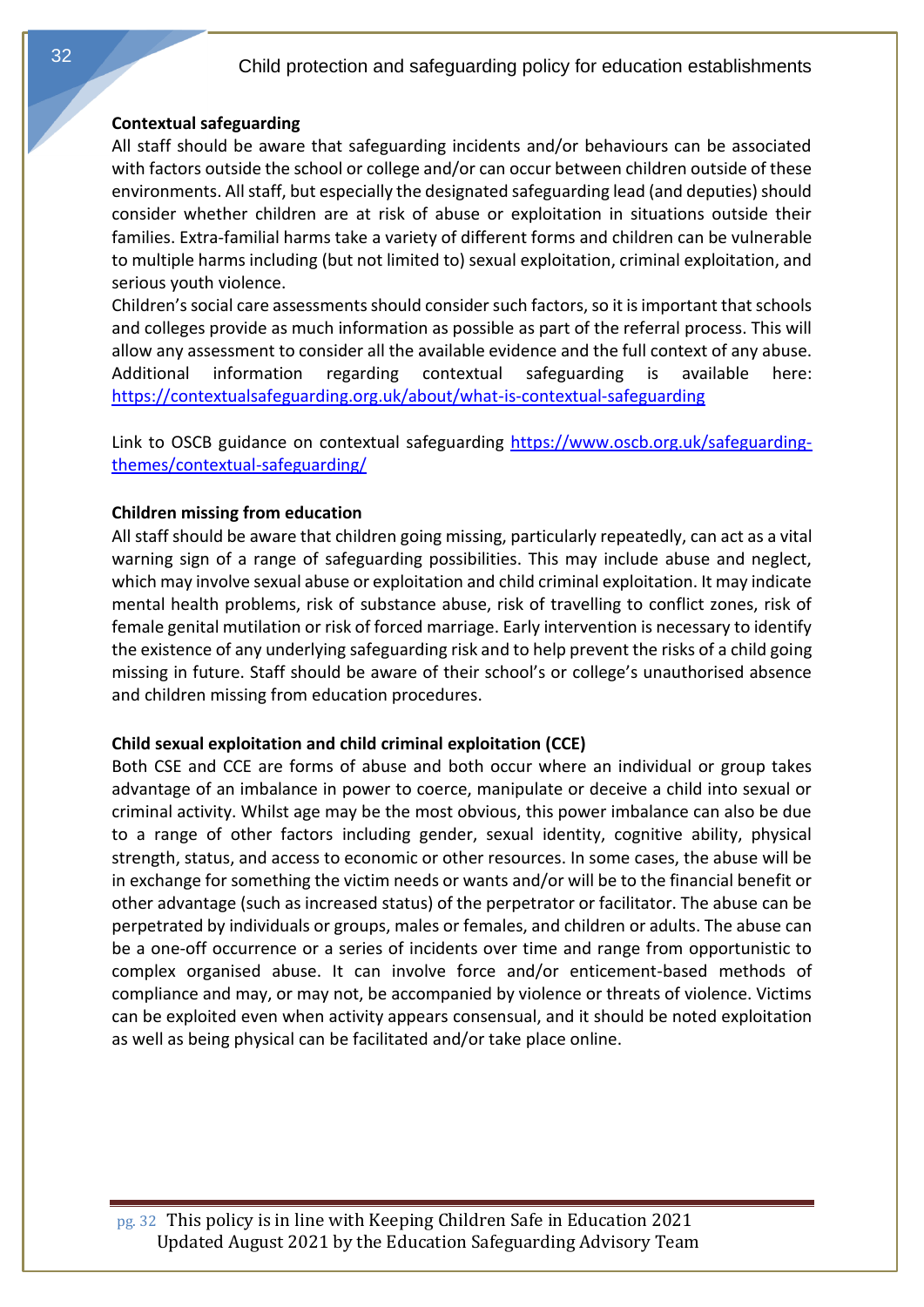## **Some of the following can be indicators of CCE:**

- children who appear with unexplained gifts or new possessions.
- children who associate with other young people involved in exploitation.
- children who suffer from changes in emotional well-being.
- children who misuse drugs and alcohol.
- children who go missing for periods of time or regularly come home late; and
- children who regularly miss school or education or do not take part in education.

# **The above CCE indicators can also be indicators of CSE, as can:**

- children who have older boyfriends or girlfriends; and
- children who suffer from sexually transmitted infections or become pregnant.

Link to OSCB guidance on CSE [https://www.oscb.org.uk/safeguarding-themes/child](https://www.oscb.org.uk/safeguarding-themes/child-exploitation-modern-slavery/)[exploitation-modern-slavery/](https://www.oscb.org.uk/safeguarding-themes/child-exploitation-modern-slavery/) and the CSE screening tool [https://www.oscb.org.uk/wp](https://www.oscb.org.uk/wp-content/uploads/2019/07/Child-Exploitation-Screening-Tool.pdf)[content/uploads/2019/07/Child-Exploitation-Screening-Tool.pdf](https://www.oscb.org.uk/wp-content/uploads/2019/07/Child-Exploitation-Screening-Tool.pdf)

Link to OSCB guidance on child criminal exploitation [https://www.oscb.org.uk/safeguarding](https://www.oscb.org.uk/safeguarding-themes/child-exploitation-modern-slavery/child-drug-exploitation-county-lines/)[themes/child-exploitation-modern-slavery/child-drug-exploitation-county-lines/](https://www.oscb.org.uk/safeguarding-themes/child-exploitation-modern-slavery/child-drug-exploitation-county-lines/)

<span id="page-32-0"></span>Government Guidance:

[Child sexual exploitation: guide for practitioners](https://www.gov.uk/government/publications/child-sexual-exploitation-definition-and-guide-for-practitioners)

## **County lines**

County lines is a term used to describe gangs and organised criminal networks involved in exporting illegal drugs (primarily crack cocaine and heroin) into one or more importing areas [within the UK], using dedicated mobile phone lines or other form of "deal line".

Exploitation is an integral part of the county lines offending model with children and vulnerable adults exploited to move [and store] drugs and money. Offenders will often use coercion, intimidation, violence (including sexual violence) and weapons to ensure compliance of victims. Children can be targeted and recruited into county lines in a number of locations including schools, further and higher educational institutions, pupil referral units, special educational needs schools, children's homes and care homes. Children are often recruited to move drugs and money between locations and are known to be exposed to techniques such as 'plugging', where drugs are concealed internally to avoid detection. Children can easily become trapped by this type of exploitation as county lines gangs create drug debts and can threaten serious violence and kidnap towards victims (and their families) if they attempt to leave the county lines network.

One of the ways of identifying potential involvement in county lines are missing episodes (both from home and school), when the victim may have been trafficked for the purpose of transporting drugs and a referral to the National Referral Mechanism should be considered. If a child is suspected to be at risk of or involved in county lines, a safeguarding referral should be considered alongside consideration of availability of local services/third sector providers who offer support to victims of county lines exploitation.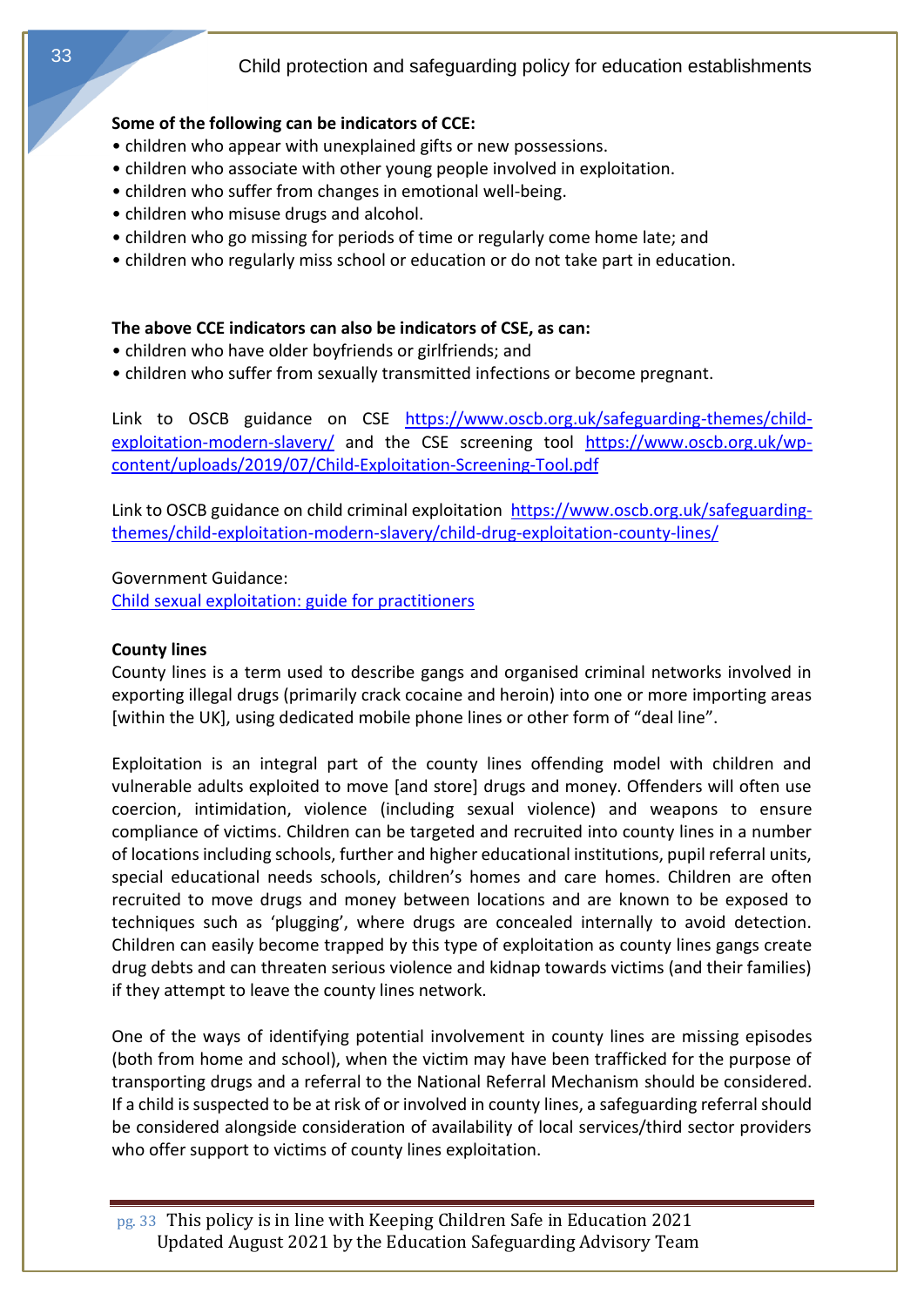#### <span id="page-33-0"></span>**Domestic abuse**

The Domestic Abuse Act 2021 received Royal Assent on 29 April 2021. The Act introduces the first ever statutory definition of domestic abuse and recognises the impact of domestic abuse on children, as victims in their own right, if they see, hear or experience the effects of abuse. The statutory definition of domestic abuse, based on the previous cross-government definition, ensures that different types of relationships are captured, including ex-partners and family members. The definition captures a range of different abusive behaviours, including physical, emotional and economic abuse and coercive and controlling behaviour. Both the person who is carrying out the behaviour and the person to whom the behaviour is directed towards must be aged 16 or over and they must be "personally connected" (**as defined in section 2 of the 2021 Act**) **Further information can be found in KCSIE 2021 ANNEX B.**

#### <span id="page-33-1"></span>**Cybercrime**

Cybercrime is criminal activity committed using computers and/or the internet. It is broadly categorised as either 'cyber-enabled' (crimes that can happen off-line but are enabled at scale and at speed on-line) or 'cyber dependent' (crimes that can be committed only by using a computer). Cyber-dependent crimes include;

• unauthorised access to computers (illegal 'hacking'), for example accessing a school's computer network to look for test paper answers or change grades awarded;

• denial of Service (Dos or DDoS) attacks or 'booting'. These are attempts to make a computer, network or website unavailable by overwhelming it with internet traffic from multiple sources; and,

• making, supplying or obtaining malware (malicious software) such as viruses, spyware, ransomware, botnets and Remote Access Trojans with the intent to commit further offence, including those above.

Children with particular skill and interest in computing and technology may inadvertently or deliberately stray into cyber-dependent crime.

If there are concerns about a child in this area, the designated safeguarding lead (or a deputy), should consider referring into the **Cyber Choices** programme. This is a

nationwide police programme supported by the Home Office and led by the National Crime Agency, working with regional and local policing. It aims to intervene where young people are at risk of committing, or being drawn into, low level cyber-dependent offences and divert them to a more positive use of their skills and interests.

Note that **Cyber Choices** does not currently cover 'cyber-enabled' crime such as fraud, purchasing of illegal drugs on-line and child sexual abuse and exploitation, nor other areas of concern such as on-line bullying or general on-line safety.

Additional advice can be found at: [Cyber Choices,](http://www.cyberchoices.uk/) ['NSPCC-when to call the police'](https://www.npcc.police.uk/documents/Children%20and%20Young%20people/When%20to%20call%20the%20police%20guidance%20for%20schools%20and%20colleges.pdf) and [National Cyber Security Centre -](https://www.ncsc.gov.uk/) NCSC.GOV.UK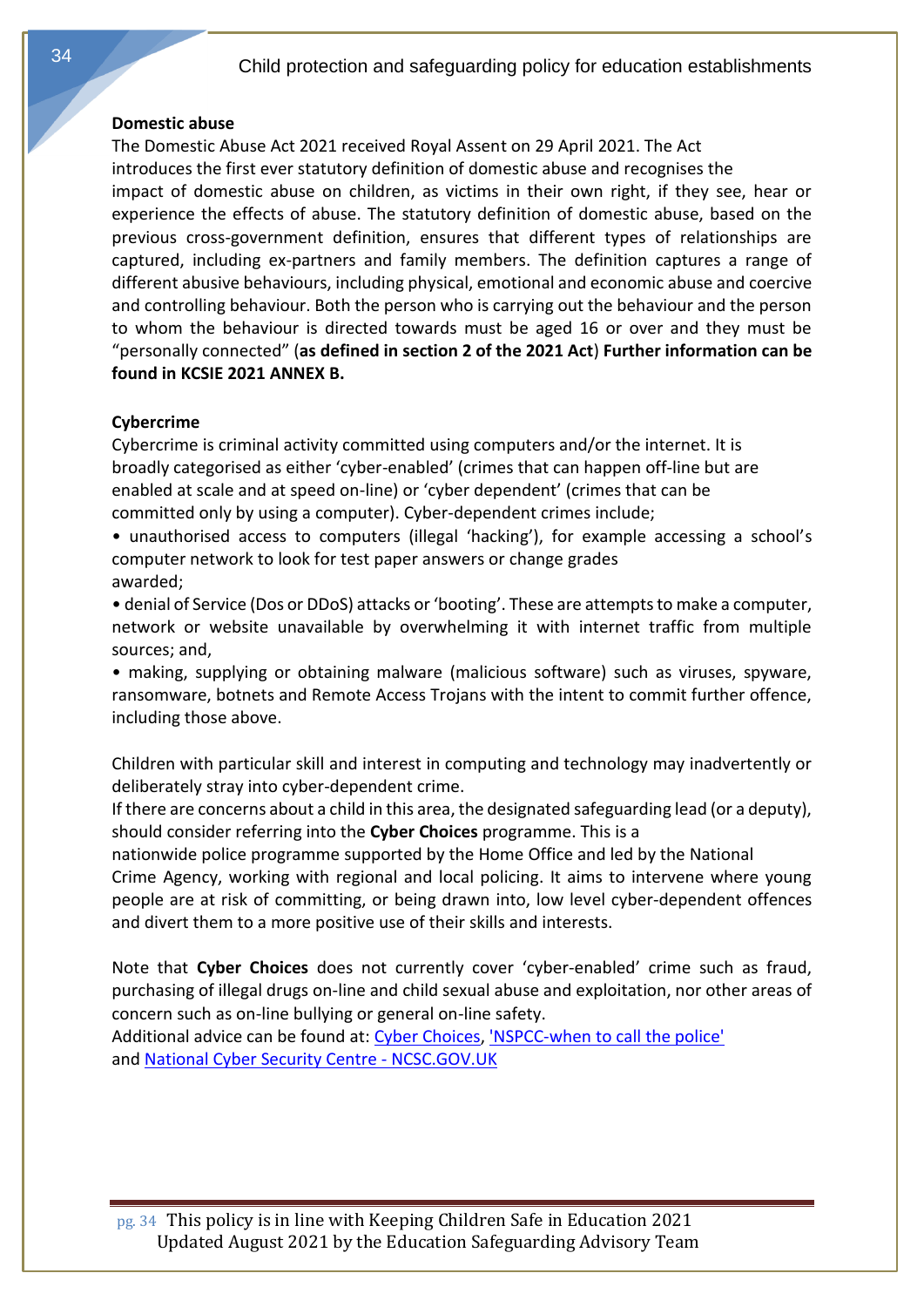#### <span id="page-34-0"></span>**Homelessness**

Being homeless or being at risk of becoming homeless presents a real risk to a child's welfare. The designated safeguarding lead (and any deputies) should be aware of contact details and referral routes into the Local Housing Authority so they can raise/progress concerns at the earliest opportunity. Indicators that a family may be at risk of homelessness include household debt, rent arrears, domestic abuse and anti-social behaviour, as well as the family being asked to leave a property. Whilst referrals and/or discussion with the Local Housing Authority should be progressed as appropriate, and in accordance with local procedures, this does not, and should not, replace a referral into children's social care where a child has been harmed or is at risk of harm

<span id="page-34-1"></span>**Further information around safeguarding issues can be found in KCSIE 2021 ANNEX B and on the OSCB website.**

# **Annex 7-Staff Induction, awareness and training**

- All members of staff have been provided with a copy of Part One of "*Keeping Children Safe in Education"* (2021) which covers safeguarding information for all staff. School leaders will read the entire document. Further information regarding the guidance and requirements can be found in KCSiE 2021.
- The DSL will ensure that all new staff and volunteers (including temporary staff) are aware of the school's internal safeguarding processes.
- All staff members (including temporary staff) will receive training to ensure they are aware of a range of safeguarding issues.
- All staff members (including temporary staff) will receive regular safeguarding and child protection updates, at least annually.
- All staff members (including temporary staff) will be made aware of the school's expectations regarding safe and professional practice via the staff behaviour policy (or code of conduct) and Acceptable Use Policy.
- The DSL and Head Teacher will provide an annual report to the Governing Body detailing safeguarding training undertaken by all staff and will maintain up to date register of who has been trained.
- Although the school has a nominated lead for the governing body Cynthia Bartlett, all members of the governing body will access appropriate safeguarding training which covers their specific strategic responsibilities on a regular basis.